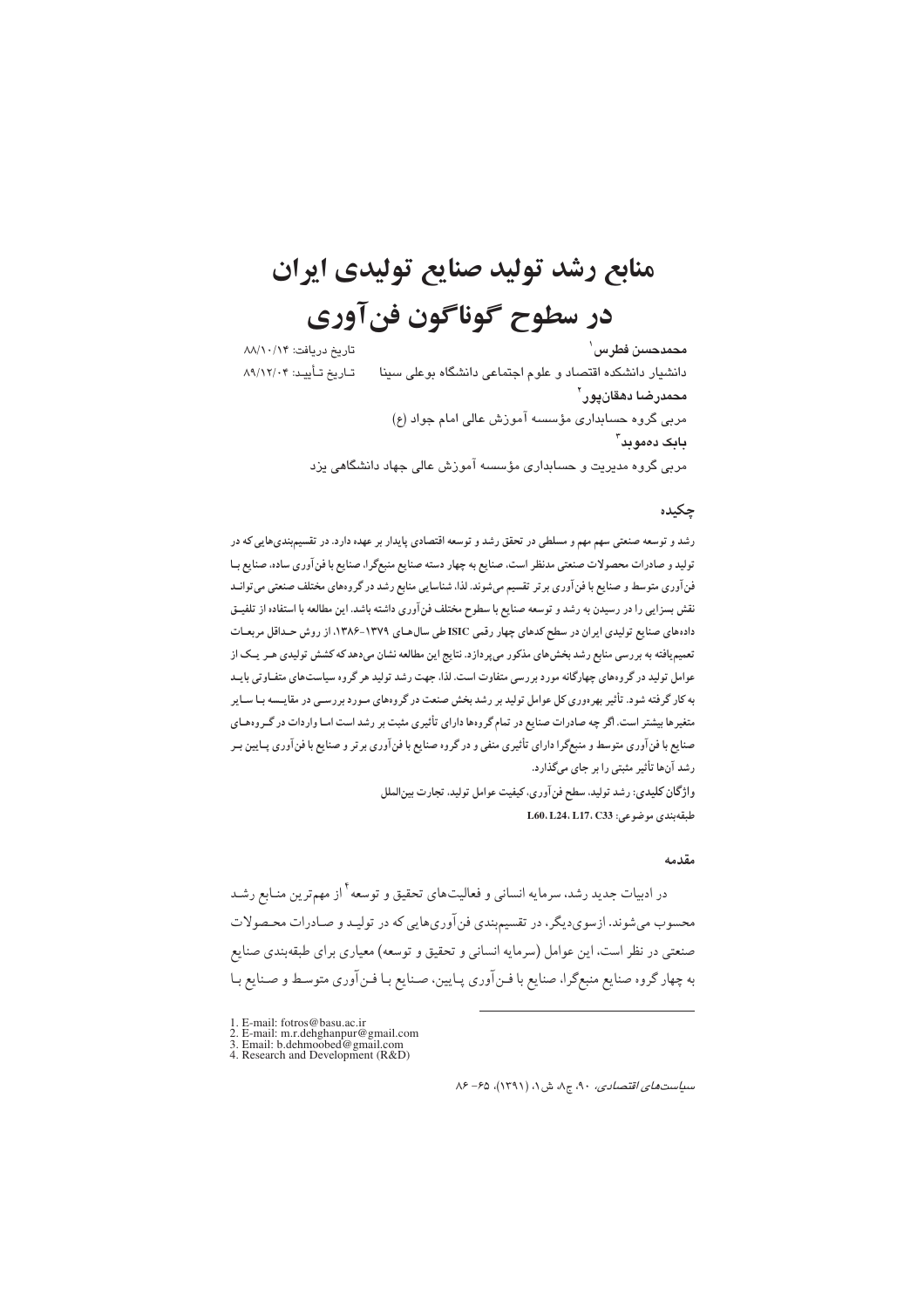فنآوری برتر است. این در حالی است که رشد اقتصادی در بلندمدت توسط رشـد فـنآوری تعیـین می شود (92 :Sinha, 2003). از این رو، کشورهای مختلف برای حصول به رشید مطلبوب اقتیصادی ضمن اهتمام به کارکرد صحیح نظـام اقتـصادي، تـلاش خـود را بـر ارتقـاء توانمنـدي در فـن آوري (تکنولوژی) متمرکز کردهاند. هر چند در میـان.مـدت، انباشـت سـر مايه بـر عملکـرد اقتـصادي تـأثـر میگذارد لیکن در بلندمدت مهمترین عامل رشد، فن آوری است.

برای فن آوری با توجه به رو یکردهای متفاوت، تعاریف گوناگونی ارائه شده است. طارق خلیل با رویکرد مدیریتی، فنآوری را به صورت «فرآیند ترکیب نظاممند ابـزار، دانـش فنـی و اطلاعـات لازم برای بکارگیری ابزار و نیـز مهـارتهـای انـسانی مـورد نیـاز بـرای اسـتفاده از دانـش و ابـزار» (Khalil, 2000: 25). تعريف ميكند. از ديدگاه اقتصاددانان، فن آوري دانشي است كه در امر توليد، تجاریسازی و توزیع کالا و خدمات به کار مبی رود و وسیلهای است بـرای ارتقـای توانـاییهـای فیزیکی و فکری انسان و ابزاری برای تبدیل منابع ساده به منابع و کالاهای پیچیده است. لغتنامـه وبستر فن آوري را «دانش عملي پاکاربردي» تعبير کرده است (Webster, 1981: 215). افيزون ب موارد مذکور، برخی از تعاریف متداول در زمینه فنآوری عبارت است از:

> مجموعهاي از علوم و فنون براي نيل به يک محصول توليدي يا خدماتي؛ ارتباط شعور انسانی با ایزار و آگاهی در کاربرد و کنترل آن؛ مهارت، دانش و روش ساختن و به كار گرفتن و انجام دادن چيزها؛

> > ابزاری برای تبدیل منابع طبیعی به کالاهای قابل استفاده؛

از یک سو مجموعهای از ماشین آلات و ایزار است و از سوی دیگیر مجموعـهای از فرآینـدها، روش ها و دانش ساخت، نصب و راهاندازي، بهرهگيري، نگهداري، تعمير، اصلاح و خلـق و مـديريت ماشين آلات و ابزار فني است. بنابراين فن آوري عين صنعت نيست بلكه پايه و قاعده صنعت است، صنعتي كه بدون اهتمام كافي به كسب و جذب فن آوري مربوطه ايجاد شود، بي پايه و قاعـده خواهـد بود و نمي تواند به حيات تكامل بخش ادامه دهد (Kaynor, 1973).

بنا بر تعریف سازمان توسعه صنعتبي سازمان ملل ` «منظور از فن آوري كاربرد علوم در صـنايع با استفاده از رويهها و مطالعات منظم و جهت دار است» (UNIDO, 2007: 59). در سطح ملبي، فن آوري مجموعهاي از توانها و قابليتها براي توليـد محـصول يـا صـنعتي شـدن اسـت. هـدف از کاربر د آن می تواند نیل به توسعه اقتصادی و بالابردن توان رقابتی، رفـاه عمـومی، قابلیـت دفـاعی و رزمي، بهرهبرداري صحيح از منابع طبيعي و حفظ محيطزيست باشد.

1. United Nations Industrial Development Organization (UNIDO)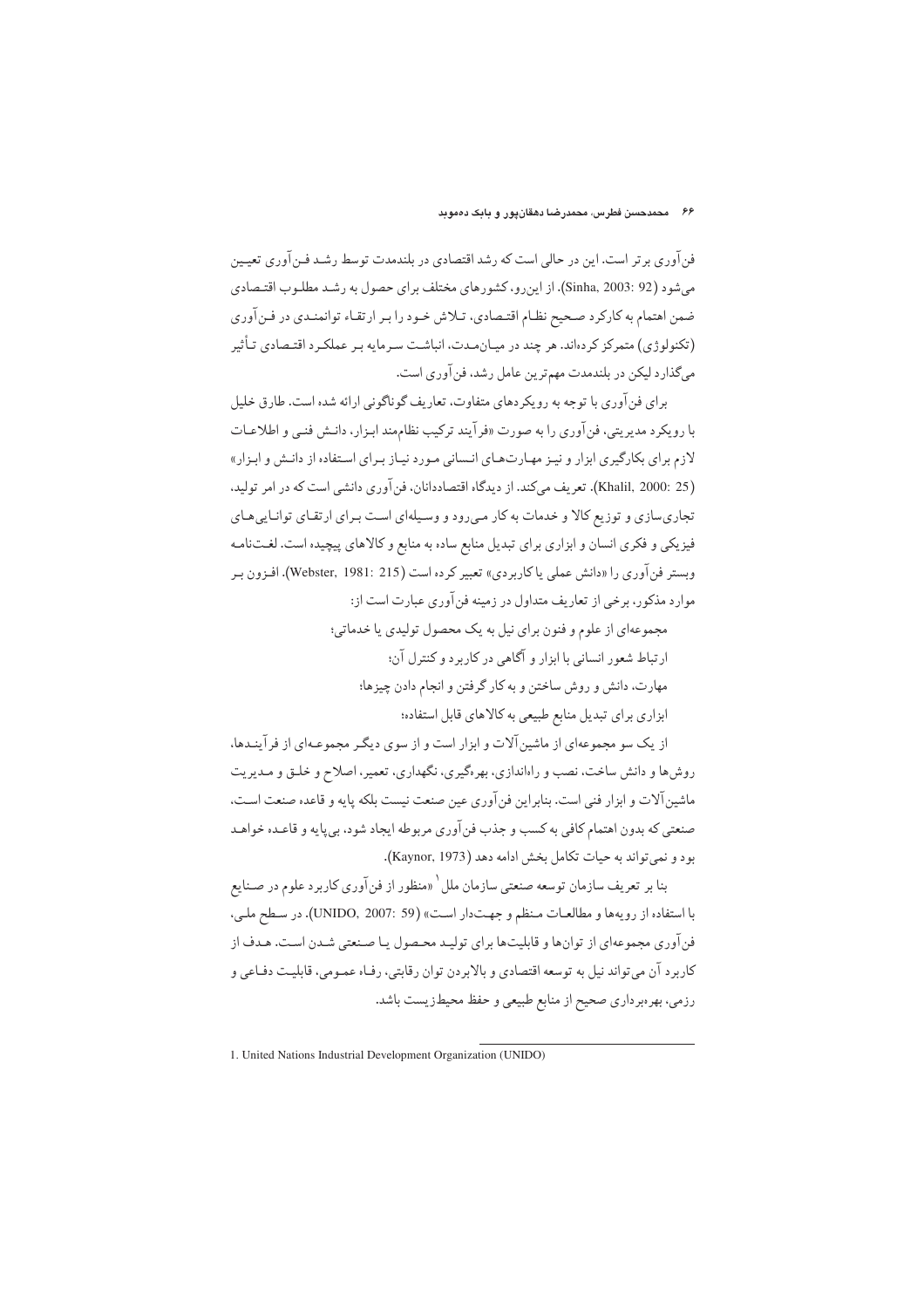یکی از معیارهای طبقهبندی صنایع بر حسب فن آوری، طبقهبندی بر حسب خروجی است. بـه اعتقاد لال ٰ انواع فن آوري عبارتند از:

۱- فن آوري منبع گرا<sup>۲</sup>: محـصولات ايـن نـوع فـن آوري سـاده و كـاربر <sup>۳</sup> هـستند، نظيـر توليـد غذاهای ساده و چرب. هر چند بخشهایی از آن ممکن است سرمایهبر باشند یا احتیاج به فن آوری و مهارتهاي پيشرفته داشته باشند، مانند پالايش نفت يا توليد مدرن مواد غذايي. مزيت رقـابتي ايـن نوع محصولات معمولاً از وجود منابع طبیعی محلی یا موجود در یک کشور ناشی میشود ٔ .

٢- فن آوري ساده °: در اين نوع محصولات با فن آوري با ثبات توليد مي شوند. فن آوري ها در درجه اول در درون تجهیزات سرمایهای قرار دارند. بخشی از این محصولات احتیاج به مهارتهای کاری نستاً ساده دارند. بسیاری از محصولات که میادلـه مے شـوند یکـسان هـستند و رقایـت روی قیمت آنها است. برای این گونه محصولات هزینـه نیـروی انـسانی عامـل مهمـی در ایجـاد مزیـت رقابتي است. مقياس اقتصادي و موانع ورود اين گونه محصولات معمولاً پايين است. بازار اين گونه محصولات به آرامی رشد میکند و تقاضای آنهاکشش درآمدی کمتر از یک دارد. باید به این نکته توجه کرد که این محصولات بیشتر مورد توجه کشورهای در حال توسعه هستند کـه بـا اسـتفاده از فن آوري هاي ساده توليد مي شوند و مزيت رقابتي آن ها قيمت است ً .

٣- فن آوري متوسط ". محصولات اين فر آيند، بخش اعظـم فعاليـتھـاي صـنعتي در اقتـصاد پیشرفته را تشکیل می دهد. این محصولات بـه سـطح نـسبتاً بـالای تحقیـق و توسـعه، مهـارتهـای پیشرفته و دوره یادگیری طولانی نیاز دارند. زیر گروهی از این دسته محصولات کـه در رشـتههـای مهندسی و خودروسازی قرار دارند به ارتباط قوی در بین بنگاههای مختلف احتیاج دارد تـاکـارایی لازم را پیداکند.^

۶. لرضی از صنایع که در این گروه قرار میگیرند عبارتند از: تولید کالاهای نساجی ساختهشده به استثنای پوشـاک، تولیـد<br>قطال علمی استثنای پوشـاک، تولیـد قالی و قالیچه دستباف، تولید کفش، تولید انواع رنگ و روغن جلا و پوششهای مشابه و بتانه، تولیــد الیــاف مــصنوعی، تولید شیشه جام، تولید سیم و کابل عایق بندی شده، تولید مبلمان، تولید آلات موسیقی و تولید کالاهای ورزشی. 7. Medium Technology

۸. صنایع تولید کود شیمیایی و ترکیب ازت، تولید صابون و مواد پاککننده و لـوازم بهداشـت و نظافـت، محــصولات پلاستیکی به جز کفش، تولید محصولات اساسی مسی، تولید محصولات فلزی ساختمانی، تولیـد آلات برنـده و ابـزار دستی و یراق آلات، تولید ماشینآلات معدن و استخراج و ساختمان، تولیـد ماشـینآلات بـرای تولیـد منـسوجات و البسه و چرم، تولید موتورهای برق و ژنراتور و ترانسفورماتور، تولید لامپهای الکتریکی و تجهیـزات روشـنایی در گروه صنایع با فن آوری متوسط قرار دارند.

<sup>1.</sup> Lall (2000)

<sup>2.</sup> Resource Base<br>3. Labor Intensive

۴. در اين گروه و به عنوان مثال مي توان صنايع توليد خوراک دام و حبوب، توليد قند و شکر، توليد نــان شــيريني و بي تولید نوشابههای غیرالکلی گازدار، تولید خمیر کاغذ و مقـوا، تولیـد فـرآوردههـای کـوره کـک، تولیـد کالاهـای سـرامیکی غیرنسوز غیرساختمانی، تولید آجر، تولید سیمان و آهک و گچ و تولید محصولات از توتون و تنباکو را نام برد.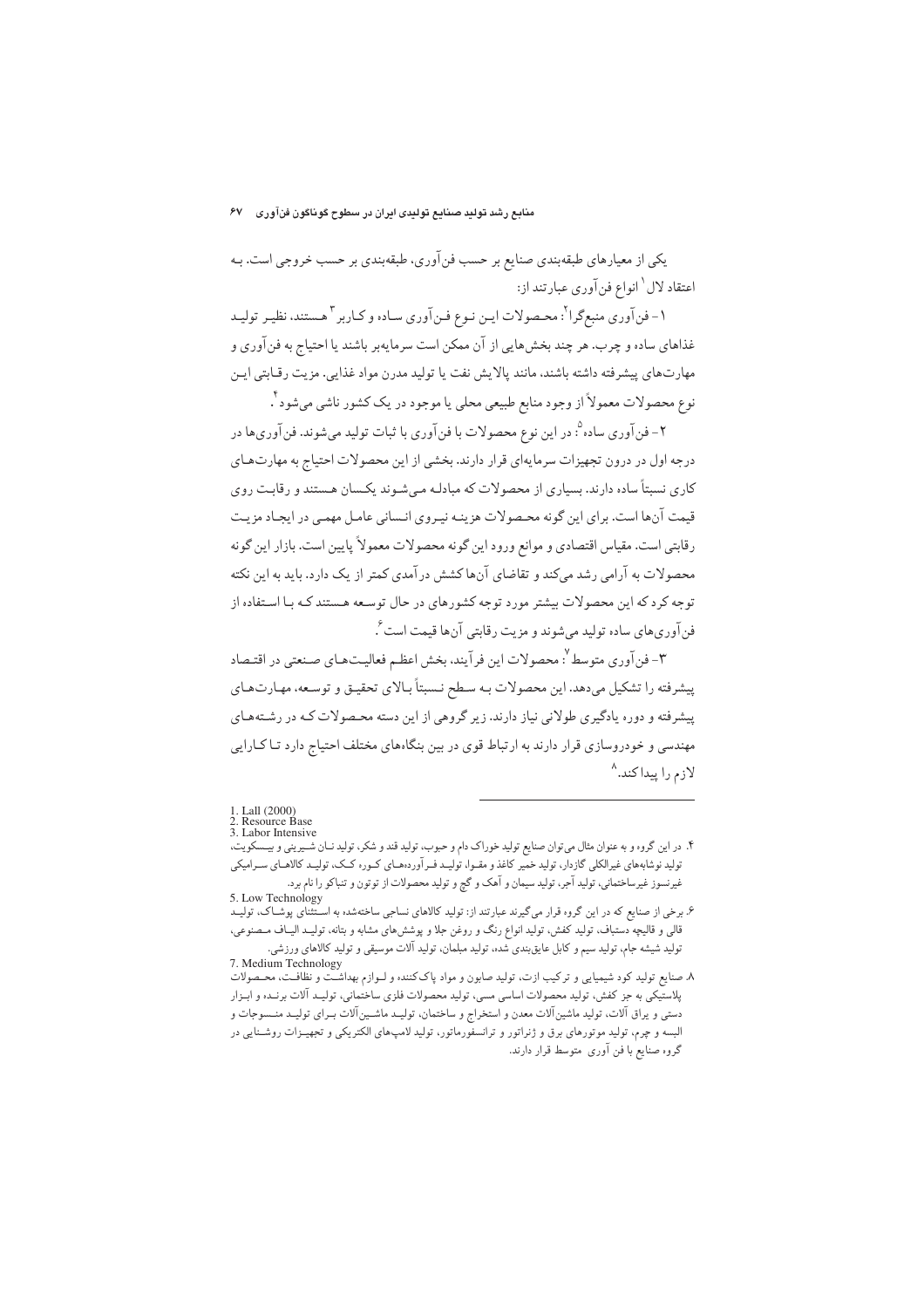#### ۶۸ - محمدحسن فطرس، محمدرضا دهقانپور و بابک دهموبد

۴- فـن آوريهـاي برتـر `: ايـن دسـته از محـصولات احتيـاج بـه فـن آوريهـاي پيـشرفته و سريع|لتغييـر، هزينـه تحقيـق و توسـعه زيـاد و تأكيـد فـراوان بـر طراحـي محـصول جديـد دارنـد. این دسته از محیصولات همچنیین به زیرسیاختارهای مکفی فین آوری، نیبروی انیسانی بیسیار متخـصص و ارتبـاط قـوى بـين بنگـاهـا از يـك سـو و مراكـز تحقيقـاتي و دانـشگاهي از سـوى دىگر نىاز دارند.<sup>۲</sup>

کشورهای توسعه بافته، با فاصلههای زمانی متفاوت به مرحله صنعتی شدن رسیدهانید و یس از رسیدن به این مرحله، خیزی را در توسعه اقتصادی آغاز کردهاند. در کشورهای در حال توسعه نیز اهداف توسعه صنعتی به صورت بخشی از اهداف توسعه عمومی کشور در نظر گرفته می شود. این کشورها باور دارند که با رشد و توسعه صنعتی، سطح رفاه و جامعه ارتقا می یابد (بهشتی و صدیق نیا، ۱۳۸۵: ۵۴). بر این اساس، رشد و توسعه صنعتی سهمی مهم و مسلط در تحقق رشد و توسعه اقتصادی مستمر، باثبات و پرشتاب بر عهده دارد. تفاوتهای ساختاری که در بین این چهار گروه از صنایع (MT ،LT ،RB و HT) وجود دارد و آنها را از هم متمایز می سازد این موضوع را در ذهن تداعی میکند که آیا منابع رشد این چهار گروه یکسان است یـا بـرای رشـد هـر گـروه سیاستهای خاص خود را میطلبد؟ لذا، شناسایی منابع رشد در گروههای مختلف صنعتی می توانـد نقش بسزایی را در رسیدن به رشد و توسعه آن گروه داشته باشد.

بـا توجـه بـه ادبيـات فـوق، ايـن مطالعـه سـعى در شناسـايي عوامـل مـؤثر بـر رشـد توليـد صنایع در سطوح چهارگانــه مـذکور (HT, MT, LT, RB) بـرای سـالهـای ١٣٧٩-١٣٨۶ دارد. بـراي دسـتيابي بـه ايـن هـدف بـا اسـتفاده از روش دادههـاي تلفيقـي و اطلاعـات آمـاري بنگـاهمـاي صـنعتي منتــشر شــده توســط مركــز آمــار ايــران، ايــن عوامــل مــورد بررســي قــرار مبي گيرنـد. مقالـه از شـش بخـش تـشكيل مـيشـود: پـس از بيـان اهميـت موضـوع و تعريـف سطوح مختلف فـن آوري در بخـش دوم، مبـاني نظـري رشـد توليـد و مطالعـات تجربـي موجـود در ايــن زمينــه بخــش ســوم مطالعــه را تــشكيل مــى‹هــد. معرفــى دادههــا و روش تحقيــق بخــش چهارم را بـه خـود اختـصاص داده اسـت. مـدل پيــشنهادي مـذكور در مبـاني نظـري، در بخـش پنجم مورد بررسی و بیر آورد قیرار میگیرد و نتـایج آن تحلیـل مـی شـود. در بخـش پایـانی، بـا توجه به یافتههای پژوهش، پیشنهاداتی ارائه میشود.

<sup>1.</sup> High Technology

۲. تولید ماشین آلات اداری و حسابگر و محاسباتی، تولید لامپھا و لامپھای لولهای الکتریکـی، ّتولیــد فرســتندّهفـای تلویزیونی و رادیویی، تولید وسایل ویژه اندازهگیری و کنترل و دریـانوردی، تولیـد ابـزار اپتیکـی، تولیـد وسـایل اندازه گیری زمان و تولید تجهیزات کنترل عملیات صنعتی، تولید وسایل نقلیه هـوایی و فـضایی، تولیدگیرنــدههـای تلویزیون و رادیو، از صنایع با فن آوری برتر محسوب میشوند.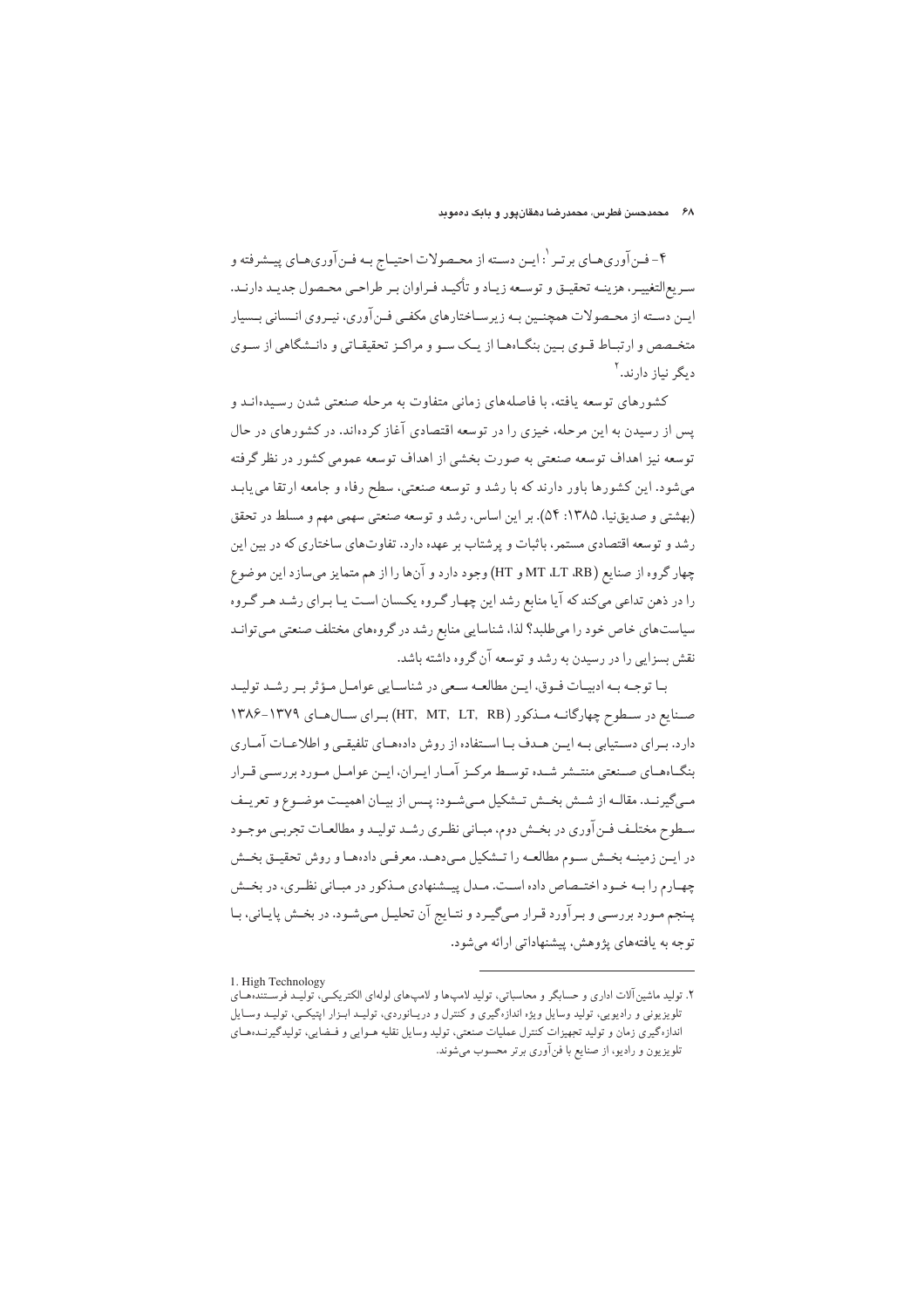منابع رشد تولید صنایع تولیدی ایران در سطوح گوناگون فنآوری که ۶۹

# ۱- مبانی نظری

 $(1)$ 

برای اولین بار و به طور مشخص، نقش علم در ایجاد تغییرات فن آوری و رشد اقتصادی در دوره انقلاب صنعتی نمایان شد. همچنین، در مورد نظر یههای رشد و توسعه اقتصادی با تأکید بر متغیر مربوط به علم و فن آوری نوشتههای بسیاری را از زمان آدام اسمیت به بعد می توان یافت. آدام اسمیت <sup>۱</sup> در ایجاد رشد اقتصادی نیروهـا و عوامـل پویـایی را مطـرح مـیسـازد. وی عنـوان می کند که این دو پدیده باعث گسترش صنعت و بازارها می شود و این تحول نیز افزایش مهارت، بهرهوری و پیشرفت فن آوری را به بار می آورند. با افزایش بهرهوری تولید، امکان سرمایهگذاری بیشتر فراهم میشود و افزایش سرمایهگذاری به اختراع و تولید ماشینها منجر میگردد که زمینـه مناسب تری برای تقسیمکار، افزایش تخصص و بهبود فن آوری را به وجود مـی آورنـد. شـومییتر <sup>۲</sup> یکی دیگر از اقتصاددانان است که توجه خود را به عوامل مرتبط با رشد بلندمدت معطوف داشته است. وي اختراعات ابداعگران به صورت فن آوري هاي نـوين، سـازمان هـاي جديـد اقتـصادي و منابع جدید را در ایجاد رشد اقتصادی بسیار مهم قلمـداد مـی نمایـد. شـومییتر بـه اهمیـت نقـش اختراعات و ابداعات فنآورانه در گسترش رشد اقتصادی و نیز بروز امـواج ابـداعات دیگـر نیـز كاملاً واقف بوده است.

علاوه بر موارد فوق، با بررسی نظریههای ارائـه شـده در نیمـه دوم دهـه ۱۹۵۰ مـشاهده می شود که بسیاری از اقتصاددانان قسمت عمده افزایش تولید در کشورهای صنعتی را ناشی از رشد فن آوري دانستهاند (Solow, 1957: 315). اين اقتصاددانان براي ارائه نظريههاي خود از ابزار تابع تولید استفاده کردهاند. آنان تابع تولید جمعی یک اقتصاد را به صورت معادلـه زیـر نـشان دادهانـد (محمـودزاده و محـسني، ۱۳۸۴: ۱۲۰)؛ (بـزازان و محمـدي، ۱۳۸۷: ۱۴۲)؛ (کازرونی و سجودی، ۱۳۸۹: ۱۲۸):

 $Q_t = A_t * F(K_t, L_t, EX_t, IM_t)$ 

در رابطه فوق، K حجم سرمايه فيزيكيي، L نيمرويكار، EX ميمزان صادرات، IM ارزش واردات و Q تولید را نشان می دهد. A تکنیک بکارگیری عوامل و یا به عبـارتی بهـرهوری کل عوامل تولید است. با توجه به عدم همگنی در کیفیت نیرویکار شاغل و همچنین از آنجـا کـه قسمتی از تغییرات فنی در بطن تغییرات کیفیت نیروی انسانی خود را متجلی میسازد، لذا بـرای نشان دادن کیفیت نیـروی کـار، L را بـه دو دسـته نیـروی کـار سـاده  $(L_I)$  و نیـروی کـار مـاهر و تحصیل کرده  $(L_2)$  تقسیم میکنند:

1. Adam Smith<br>2. Schumpeter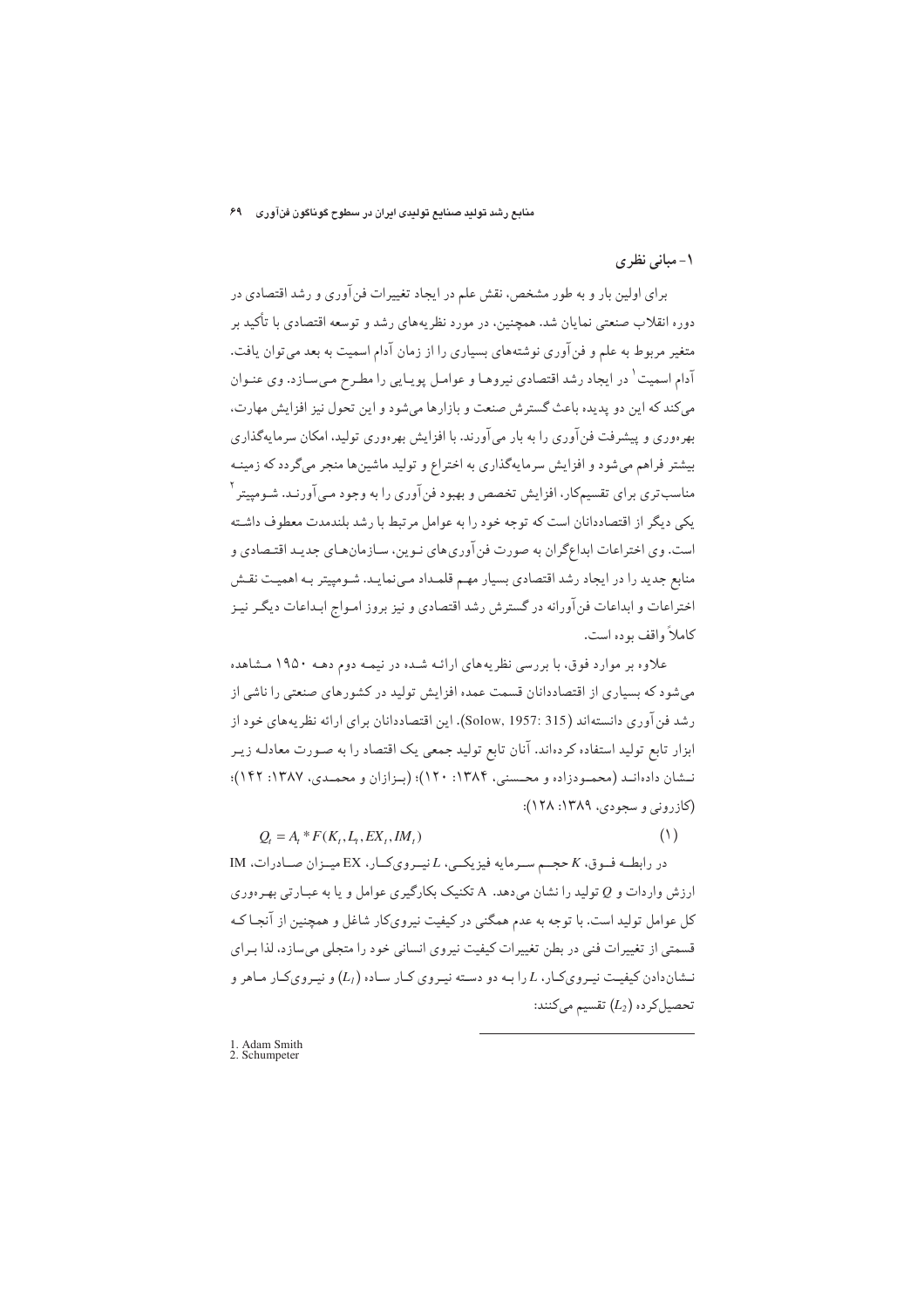۷۰ محمدحسن فطرس، محمدرضا دهقانپور و بابک د*مم*وبد

$$
L_{t} = L_{1t} + L_{2t}
$$
\n(7)  
\n
$$
K_{t} = L_{1t} + L_{2t}
$$
\n(8)  
\n
$$
K_{t} = K_{t} + k_{2t}
$$
\n(9)  
\n
$$
K_{t} = K_{t} + k_{2t}
$$
\n(10)  
\n(21)  
\n(32)  
\n(44)  
\n(54)  
\n(55)  
\n(66)  
\n(7)  
\n(87)  
\n(9)

نظریههای رشد سنتی کلاسیک و نئوکلاسیک علاوه بر تأثیر عوامل تولید، به وجود رابطه قوی بـین رشد تولید و تجارت تأکید دارند. استدلالهای زیادی در مورد اینکه مشارکت بیشتر در بازرگانی بین المللی رشد اقتصادی و بهرهوری کل عوامل را تقویت میکند، مطرح شده است. منافع بازرگانی بینالمللبی بـرای بهرهوري و رشد اقتصادي، دست كم از زمان آدام اسميت مطرح شدهاست و در برگيرنده تخصص يـافتن بـر مبنای برتری نسبی و سود بردن از صرفههای ناشبی از مقیـاس تولیـد اسـت. بازرگـانی بـین|لمللـی امکـان تخصیص کاراتر منابع ملی را فراهم میسازد. بهعنوان مثال، به نظر آلفـرد مارشـال`«تجـارت بـه مثابه موتور رشد» است. با وجود تجارت بینالملل، کشورها می توانند از نهادههای تولیـدی توسـط شـرکای تجاري نیز استفاده کنند. به عبارت دیگر، بازرگاني بينالمللي دسترسي به کالاهـاي واسـطهاي و سـرمايهاي را افزایش میدهد. با توجه به موارد بالا، تابع تولید صنعت را میتوان به صورت زیر در نظر گرفت:

$$
Q_{it} = A_{it} f(L_{1it}, L_{2it}, K_{1it}, K_{2it}, EX_{it}, IM_{it})
$$
\n<sup>(\$)</sup>

در الگوی بالا،  $\varrho_{i\tau}$  تولید صنایع با سطح فن آوری  $i$  در زمان  $t$ میباشد.  $L_{1it}$  نیرویکار سـاده و E<sub>2it</sub> نیرویکار ماهر در صنعت، K<sub>2it</sub> و K<sub>2it</sub> بهترتیب، سرمایه فیزیکمی و تحقیق و توسعه را نشان می،دهد. EX و IM به ترتیب، صادرات و واردات صنایع با سطوح مختلف فـن آوری را نـشان میدهند. با گرفتن دیفرانسیل از رابطه (۴) خواهیم داشت:

$$
dQ_i = c_i + \frac{\delta Q_i}{\delta A_i} dA_i + \frac{\delta Q_i}{\delta L_i} dL_{1i} + \frac{\delta Q_i}{\delta L_{2i}} dL_{2i} + \frac{\delta Q_i}{\delta K_{1i}} dK_{1i} + \frac{\delta Q_i}{\delta k_{2i}} dK_{2i} + \frac{\delta Q_i}{\delta E X_i} dEX_i + \frac{\delta Q_i}{\delta E M_i} dIM_i
$$
 (2)

در این رابطه c ضریب ثابت است. با تبدیل آن به یک رابطه رشد، معادله (۵) به صورت زیـر

$$
\frac{dQ_i}{Q_i} = c_i + \frac{\delta Q_i}{\delta A_i} \cdot \frac{A_i}{Q_i} \cdot \frac{dA_i}{A_i} + \frac{\delta Q_i}{\delta L_1} \cdot \frac{L_{1i}}{Q_i} \cdot \frac{dL_{1i}}{L_1} + \frac{\delta Q_i}{\delta L_{2i}} \cdot \frac{L_{2i}}{Q_i} \cdot \frac{dL_{2i}}{L_{2i}} + \frac{\delta Q_i}{\delta K_{1i}} \cdot \frac{K_{1i}}{Q_i} \cdot \frac{dK_{1i}}{K_{1i}} + \frac{\delta Q_i}{\delta K_{2i}} \cdot \frac{K_{2i}}{Q_i} \cdot \frac{dK_{2i}}{K_{2i}} + \frac{\delta Q_i}{\delta E X_i} \cdot \frac{EX}{Q_i} \cdot \frac{dEX}{EX}_i + \frac{\delta Q_i}{\delta M_i} \cdot \frac{M}{Q_i} \cdot \frac{dM}{M_i}
$$
\n
$$
(5)
$$

1. Alfred Marshall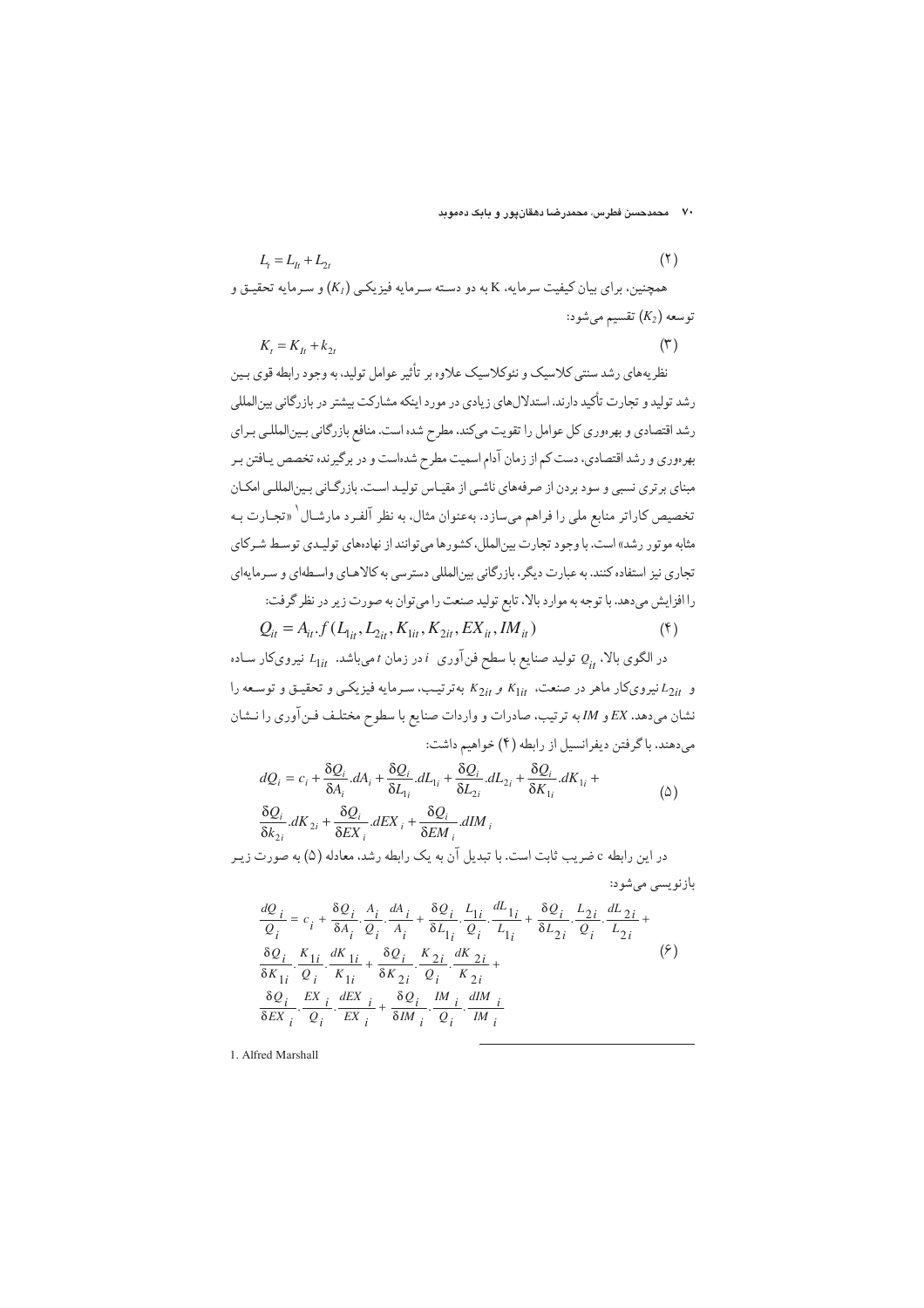رابطه (۶) تأثیر هر یک از عوامل را به صورت کشش تولیدی آن عامل نشان می،دهد. با توجه به موارد فوق، می توان عوامل مؤثر بر رشد تولید را به سه گروه عمده زیر تفکیک کرد:

الف-رشد توليد متأثر از ايجاد ظرفيتهاي جديد (افزايش نهادهها):

در این رویکرد، با ایجاد ظرفیتهای جدید و بکارگیری منابع سرمایهای و انسانی بیشتر، رشـد تولید محقق میشود. تجربه جهانی نشان میدهد که این رویکرد چندان موفـق نبـوده اسـت، چـراکـه سرمایه یکی از مقتضیات رشد تولید است و نه همه آن. بـرای آنکـه سـرمایه بـه عمـل آوری برسـد و بازده مطلوب داشته باشد، باید سایر مقتضیات و شرایط عمل آوری از قبیل منابع انسانی، اطلاعـات و دانش فنی و از همه مهمتر قوانین، مقررات و ساختارها و مدیریت، به صورت متناسب و مـوزون توسعه بابند.

ب- رشد تولید متأثر از ارتقاء بهرهوری ظرفیتهای موجود (افزایش ستاندهها):

در این رویکرد اصل پذیرفته شده این است که رشد از طریـق ارتقـاء بهـرهوری ظرفیـتهـای موجود، محقق میشود. ویژگی های این رویکرد عبارتند از:

۱- ارتقای بهرهوری ظرفیتهای موجود، این امکان را فراهم می آورد که سرمایههـای موجـود توان بازسازی خود را بیابند و در فرصت مناسب نوسازی شوند. همچنین، علاوه بر توان بازسـازی، بتوانند انباشت سرمايهاي را به وجود آورند.

۲- ار تقسای بهبه دوری ظرفیست هسای موجسه د، امکسان ار تقساء کیفیست زنسدگی شساغلان و مصرفکنندگان را تأمین کرده، از این طریق، انگیزه مضاعفی برای کار و تولید فراهم خواهد شد.

ج- رشد توليد متأثر از تجارت بينالملل

این متغیر از روشهای ذیل بر تولید اثر میگذارد:

۱- عموماً باور بر این است که انتقال بین|لمللی فـن آوری بـا جریـان بازرگـانی ارتبـاط دارد. واردات كالاها و خدمات توليد شده از سوى طرف هاى تجـارى، باعـث اسـتفاده مـؤثرتر از منابع موجود کشور واردکننده می شود و در نتیجـه، موجـب افـزایش بهـرهوری کـل عوامـل آن کشور میشود.

۲- استدلال میشود هر چه بخشهای بیشتری از اقتصاد در معرض رقابت بـینالمللـی قـرار گیرند، میزان برخورد با فنآوری برتر و فشار برای اتخاذ و تطبیق چنان فنآوری جهت حفظ قدرت رقابتي بيشتر خواهد بود.

۳- در کشورهایی که مردم به تغییر عادت دارند، اندیشههای جدید با سرعت بیشتری پذیرفته میشوند. جذب سریع اندیشههای نوین در کشورهای منزوی محتمل نیست.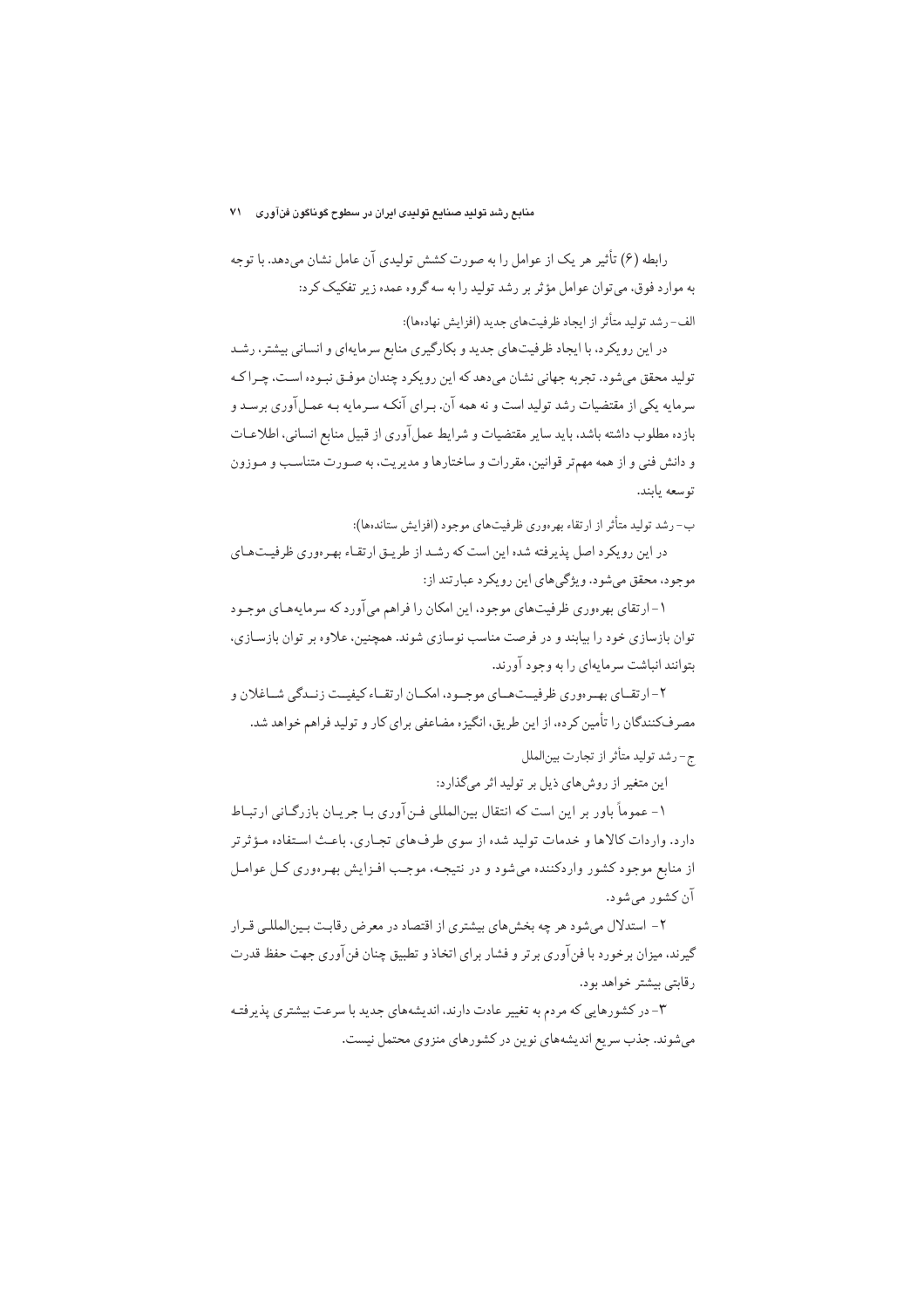#### ۲- مطالعات تجربي

در ادبیات جدید رشد، در مورد تأثیر سرمایه انسانی و فعالیتهای تحقیق و توسـعه بـه عنـوان عوامل اصلي رشد پذيرش عمومي وجود دارد. اما با اين وجود، مطالعاتي كه رشـد توليـد در سـطوح مختلف فنآوري و همچنين نقش سرمايه انساني و ساير عوامل را بررسي كرده باشد به نـدرت ديـده می شود. در این قسمت به برخی از مطالعات خارجی و داخلی که به بررسی عوامل رشد به طـور عـام و رشد صنعتي به طور خاص پرداختهاند، اشاره ميشود.

«رشد بهرهوري و رشد مخارج R&D در بنگاههاي صنعتي آمريكا» عنوان مطالعـهٔ واكلـين (٢٠٠١) است. وي نشان داده است كه ارتباط مثبت و معنى داري بين مخـارج R&D و رشـد بهرهوري صـنعت آمریکا طی سال ها ۱۹۸۸–۱۹۹۲ وجود داشته است. سپس، با استفاده از میدل هیای رشید سیولو، بیه بیبان ارتباط غیرمستقیم بین هزینههای تحقیق و توسعه و رشد تولید (از طریق افزایش بهرهوری) پرداختهاست.

بوکسی ۲۰۰۱) به بررسی نقش سرمایه انسانی و R&D در رشـد اقتـصادی ایتالیـا پرداختـه است. برای بیان تأثیر سطح فن آوری بر روی رشد از نیروی کار ماهر و شاغل بـه کـار در آن بخـش استفاده کرده است. مطالعه به این نتیجه رسیده است که رشد تنها ناشی از مهارت و انباشت آن است که از طریق توزیع نیرویکار ماهر در فعالیتهای مختلف اقتصادی ناشی می شـود. در ایـن مطالعـه، تحقيق و توسعه مهمترين عامل رشد ايتاليا بيان شده است.

متوالی ۲۰۰۲) مطالعه منابع رشد صنایع تولیدی مالت در دوره زمانی ۱۹۶۱–۱۹۷۵ نشان داده است که صادرات بیشترین تأثیر را بر رشد تولید صنایع داشـته اسـت و در میـان سـایر عوامـل، واردات کمترین تأثیر را داشته است. رشـد عوامـل تولیـد و رشـد بهـر هوری عوامـل از دیگـر مـوارد بررسی در این مطالعه بودهاند که بر روی متغیر وابسته تأثیرگذار بودهاند.

مطالعه ماهادوان و کیم ٔ (۲۰۰۳) به این پرسش پرداخته که آیـا رشـد اقتـصادی کـره از رشـد بهرهوری ناشی شده است. مورد مطالعه در این پژوهش میباشد. آنها در مطالعـه بـرای دوره زمـانی ۱۹۸۰-۱۹۹۴ نشان دادند که در صنایع کره رشد تولید بیشتر ناشی از رشد بهرهوری بوده است. بـا توجه به این نتیجه، نقش رشد عوامل تولید را در رشد تولید صنایع کره با اهمیت بیان کردهاند.

کتینـی و همکـاران ° (۲۰۰۶) در مطالعـهای بـه بررسـی تـأثیر عـواملی از قبیـل نـرمافـزار، سختافزار، انباشت تجهیزات و سرمایه انسانی بر روی رشد اقتصادی کشورهای OECD طبی دوره زمانی ۱۹۸۰–۲۰۰۶ پرداختهاند. از روش های غیرپارامتریکی، تأثیر فنآوری و سـرمایه انـسانی را

- 1 Wakelin
- 
- 1. Wakelin<br>2. Bucci<br>3. Metwally (2002)<br>4. Mahadevan and Kim (2003)<br>5. Ketteni and et.al (2006)
-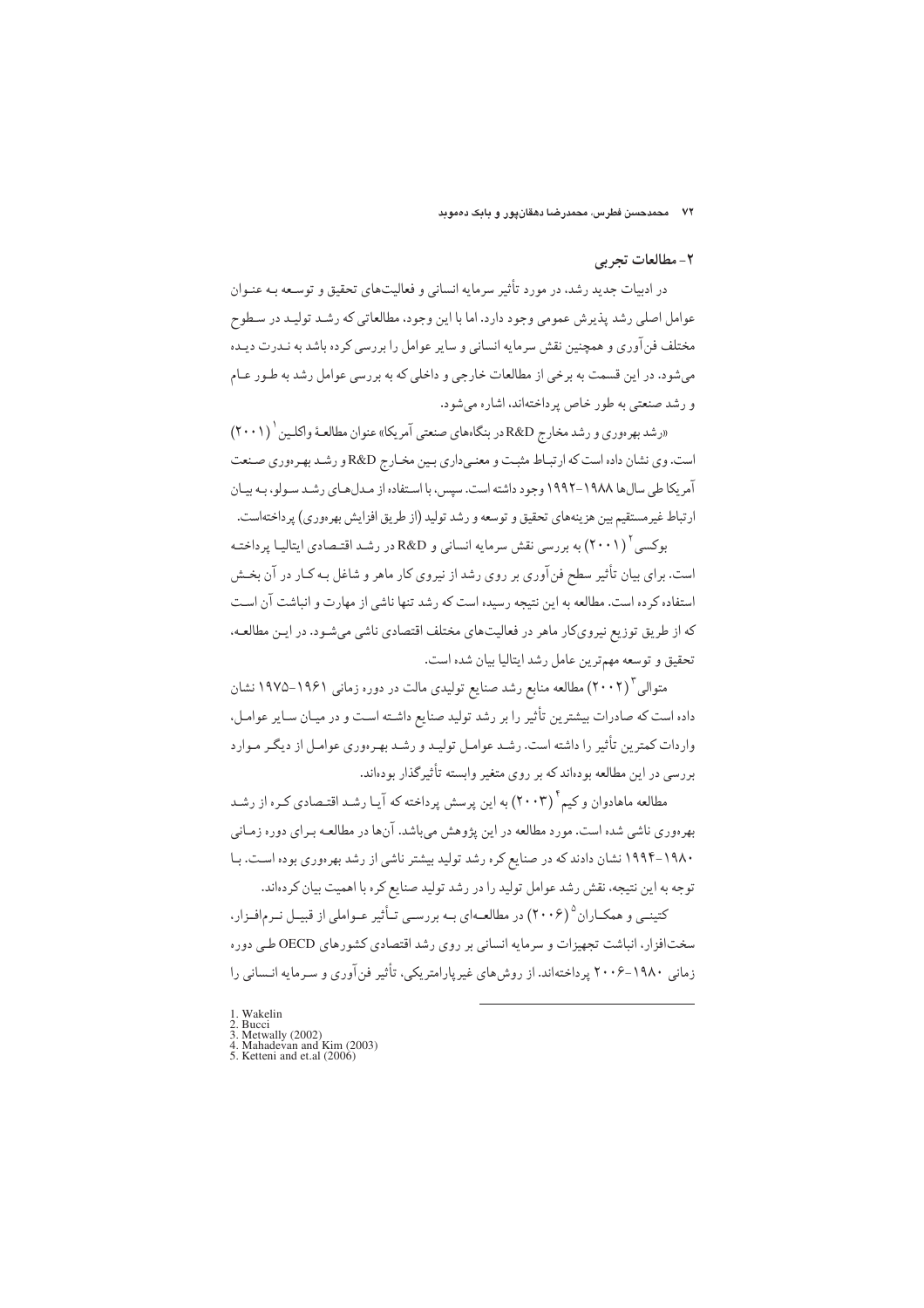در کشورهای متفاوت بیـان و بـرای نـشان دادن ارتبـاط سـرمایه انـسانی و فـن آوری از روش هـای غیرخطی استفاده کردهاند و به طـور غیرمـستقیم تـأثیر مـوارد مـذکور را بـر روی بهـرهوری بررسـی کردهاند. به عبارتی، در تحلیل ایشان، رشد بهرهوری نیز یکی از منابع رشد اقتصادی تلقی شده است. نتایج مطالعه نشان میدهد کـه در کـشورهایی کـه از سـطح فـن آوري و ICT بـالاتري برخوردارنـد کشش تولیدی نیرویکار ماهر و سرمایه انسانی بیشتر است. علاوه بر آن هر چه افراد تحـصیلکـرده در یک کشور بیشتر باشد کشش تولیدی ICT نیز بیشتر است.

آنوار ` (۲۰۰۸) مطالعهای با توجه به دادههای سالهای ۱۹۸۰–۲۰۰۵ سنگاپور به این نتیجـه رسید که سرمایهگذاری خارجی مهم ترین عامـل رشـد صـنعتی سـنگایور بـوده اسـت. مطالعـه نـشان می دهد که علاوه بر سرمایهگذاری خارجی، سرمایه انـسانی نیـز یکـی از عوامـل تأثیرگـذار بـر رشـد صنعتی است. این مطالعه نشان مبی دهـد کـه بـرای رشـد در ایـن بخـش سـرمایهگـذاری در R&D و همچنین آموزش نیرویکار از ملزومات اساسی صنعت سنگاپور جهت رشد تولید است.

لین و ژانگ<sup>۲</sup> (۲۰۰۹) در مطالعه ساختار صنعت، فن آوری و رشد اقتصادی کـشورهای کمتـر توسعه یافته، در پی بیان تفاوت در عوامل مؤثر بر رشد کشورهای کمتر توسعهیافتـه و توسـعهیافتـه هستند. در این مطالعه دو مدل ارائه شده است که به بخش های سنتی و صنعتی تقسیم می شود. بـدین نتیجه رسیدند که افزایش سرمایه در دو گروه، به یک اندازه منجر به رشد تولید نمـی شـود. همچنـین، رشد نیرویکار با مهارتهای یکسان نیز در دو گروه تأثیرات یکسانی بر روی رشـد ندارنـد. کـشش تولیدی سرمایه در کشورهای صنعتی و کشش تولیدی نیروی کار در گروه سنتی بیشتر است. طبـق ادبیات رشد نئوکلاسیک، نرخ بازده سرمایه با سطح یکسان فـن آوری در کـشورهای توسـعهیافتـه بیشتر است که این عامل منجر به شکاف فن آوری می شود. به ایـن ترتیـب، مـی تـوان بـه تفـاوت در عوامل مؤثر در رشد توليد بين اين دو گروه يې برد.

وان و همکاران "(۲۰۰۹) به سه بخش مصرف کالا، فن آوري جديد و آمـوزش در کـشورهاي توسعه یافته توجه کردهاند. دوره زمانی مورد مطالعه آنها سالهای ۱۹۵۶ تا ۲۰۰۶ میباشد. آنها به نتايج زير دست يافتند:

رشد سرمایه فیزیکی به تنهایی رشد پایین اقتصادی را در بر دارد. در حالی که برای رشد بالای اقتصادي علاوه بر سرمايه فيزيكي به فن آوري جديد و سرمايه انساني هم نياز است.

هر چه کشورها به سمت صنعتي شدن پيش ميروند، سـهم فـن آوري جديـد و سـرمايه انـساني بـر رشـد آنها بیشتر است. به عبارتی، تأثیر نیرویکار ماهر بر رشد در کشورهای صنعتی بیشتر از سایر کشورهاست.

<sup>1.</sup> Anvar<br>2. Lin and Zhang<br>3. Van and et.al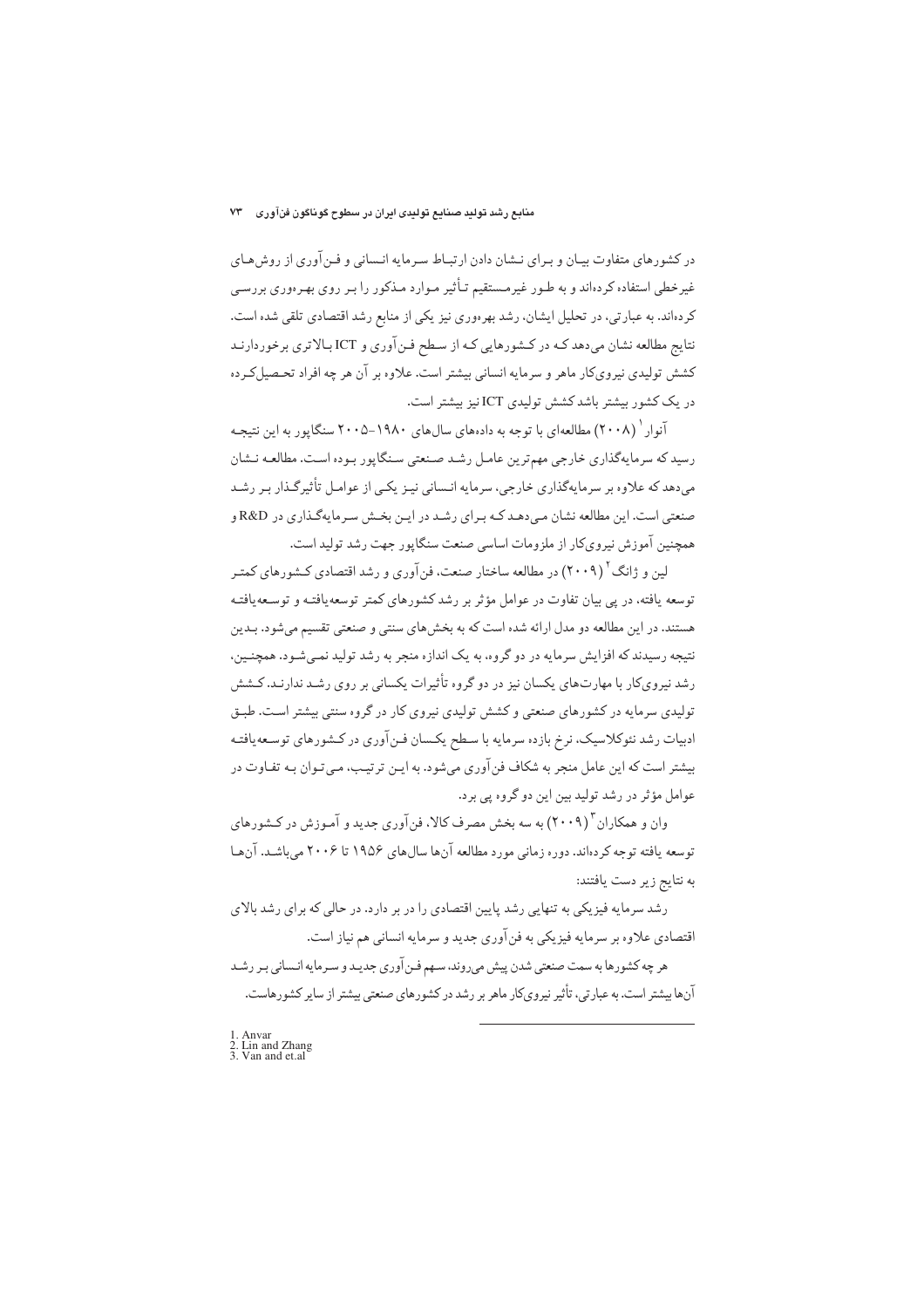با استفاده از فن آوري جديد و سرمايه انساني بهرهوري كل عوامل توليد افزايش مي يابد كه اين عامل به رشد تولید می انجامد.

در ایران نیز مطالعاتی در این زمینه صورت گرفته است. برخی از این مطالعات در زیر ارائه شده است. شجاعی (۱۳۸۰) به بررسی عوامل مؤثر بـر رشـد بخـش صـنعت بـه تفکیـک رشـد عوامـل و رشـد بهرهوری کل عوامل تولید طبی دوره ۱۳۵۰-۱۳۷۷ پرداخته است. وی بـا اسـتفاده از تـابع ترانـسلوگ و روش رگرسیون به ظاهر نامر تبط تکراری به این نتیجه رسیده است که رشد سرمایه، مواد اولیـه، نیـروی کـار و انرژی به ترتیب بیشترین تاکمترین تأثیر را بر رشد ۷/۹۳درصدی تولید بخش صنعت داشتهاند.

کریمی و راشدی (۱۳۸۰) به بررسی اثر متقابل تولید و صادرات در اقتصاد ایران با استفاده از روش معادلات همزمان پرداختهاند. در این مطالعـه تـأثیر متغیرهـای پـولی ماننـد نـرخ ارز در کنـار عواملی مانند نیرویکار، موجودی سرمایه، واردات و صـادرات غیرنفتـی کـشور بـر GDP تجزیـه و تحلیل شده است. نتایج مطالعه نشان میدهد که یک درصد افـزایش در صـادرات غیرنفتـی حـدود ۰/۰۳ درصد افـزايش در GDP را بـه همـراه دارد. ايـن تـأثير بـراي متغيرهـاي واردات، سـرمايه و نیرویکار به ترتیب برابر ۰/۶۵ .۰/۱۵ و ۰/۳۱۰ درصد می باشد.

شاه آبادي (١٣٨۴) به بررسي نقش منابع رشد اقتصاد ايران طي دوره ١٣٣٨-١٣٨٠ يرداختـه است. نتایج بیانگر آن است که طی دوره مورد مطالعه، میانگین نـرخ رشـد ارزش افـزوده، بهـرهوري کل عوامل، نیروی کار و موجودی سرمایه فیزیکی به ترتیب برابر بـا ۵/۰۵، ۱/۱۷، ۲/۲۸ و ۵/۱۴ درصد بو دهاست. همچنین، میانگین سهم رشد نیروی کار، موجودی سرمایه فیزیکبی و بهر هوری کـل عوامل در رشد اقتصاد ایران به ترتیب برابر با ۰۷۷/۰۲ ، ۱۲۸/۰۷ و ۱۰۵/۰۹- درصد بودهاست. شاه آبادی (۱۳۸۴) در مقاله دیگری به بررسی نقش منـابع رشـد بخـش صـنایع و معـادن طـی دوره ۱۳۴۲-۱۳۸۳ پرداخته است. نتایج بیانگر آن است که در طول برنامههـای عمرانـی سـوم، چهـارم و پنجم قبل از انقلاب اسلامی میانگین نرخ رشد ارزش افزوده. بهرهوری کـل عوامـل، نیـروی کـار و موجودی سرمایه فیزیکی به ترتیب برابر با ۰۱۶/۱۲ ۵، ۴/۴۱ و ۱۴/۱ درصد بوده است و همـواره نرخ رشد موجودي سرمايه فيزيكي بالاتر از رشد نيروي كار بوده است. ميـانگين سـهم رشـد نيـروي کار، موجودی سرمایه فیزیکی و بهرهوری کل عوامل در رشد ارزش افزوده بخش صنایع و معادن بـه ترتيب برابر با ١۶٣/٢، ٧٩/٨، ٧٩/٥ و درصد بوده است. همچنين، در طـول برنامـه اول، دوم و سـوم توسعه اقتصادي جمهوري اسلامي ايران ميـانگين نـرخ رشـد ارزش افـزوده، بهـرهوري كـل عوامـل، نیروی کار و موجودی سرمایه فیزیکی به ترتیب برابر با ۸/۰۹، ۲/۷، ۲/۷ و ۳ درصد بوده است. همچنین، میانگین سهم رشد نیروی کار، موجودی سرمایه فیزیکمی و بهرهوری کـل عوامـل در رشـد ارزش افزوده بخش صنایع و معادن به ترتیب برابر با ۴۱/۴ ۸/۴ و ۵۰/۲ درصد بوده است.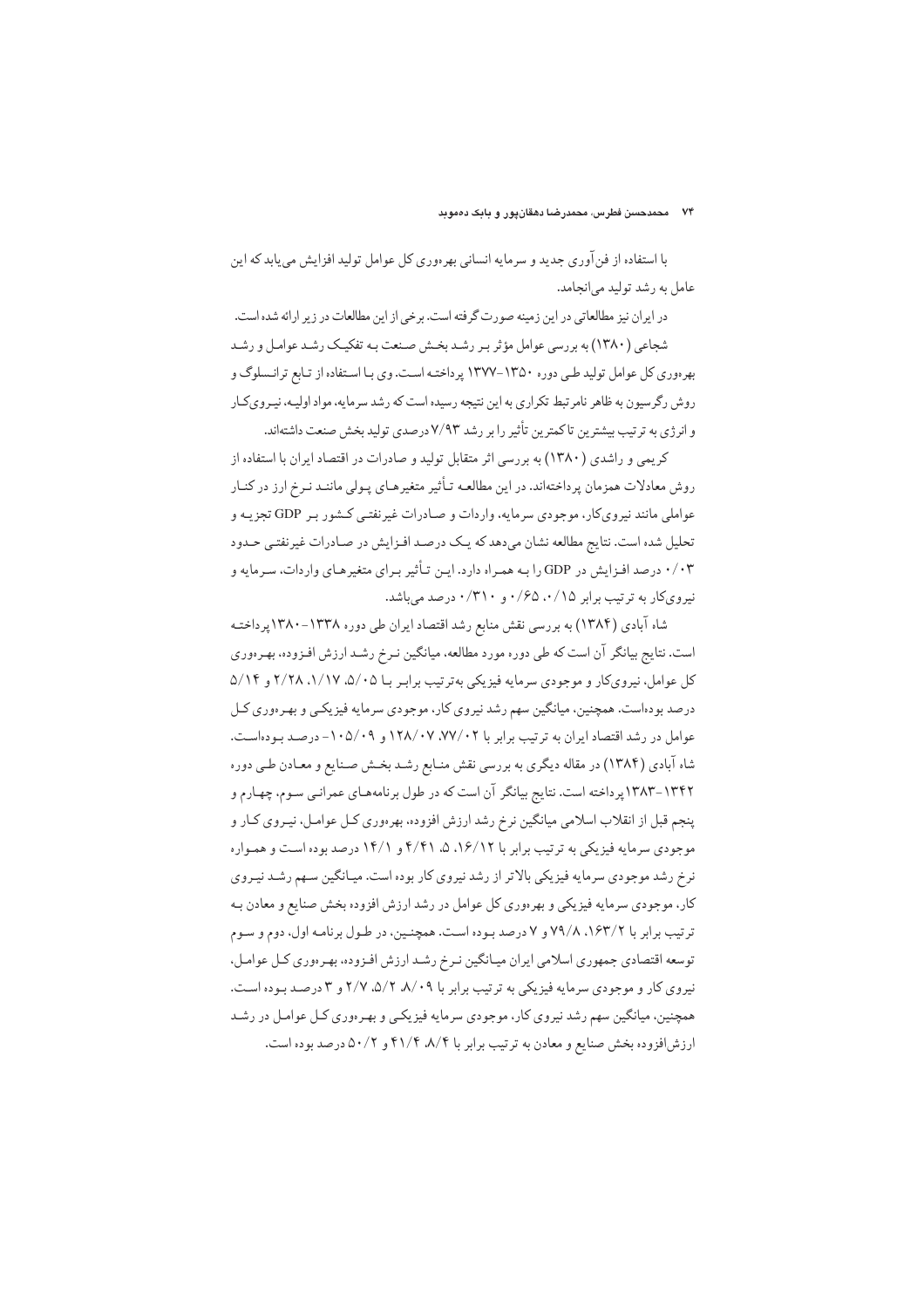#### منابع رشد تولید صنایع تولیدی ایران در سطوح گوناگون فنآوری ۷۵

مهر آرا و احمدزاده (۱۳۸۸) به تعیین سهم رشد بهرهوری کل عوامل تولید، رشـد نیـرویکـار و رشد سرمایه فیزیکی در رشد بخشهای اقتصادی ایران در قالب مدل رشد درونزا پرداختهاند. نتـایج این مطالعه نشان میدهد که در میان عوامل مورد بررسی رشد نیرویکار در تمـامی بخـش۵هـا دارای بیشترین تأثیر بر رشد بوده است؛ پس از آن، رشد بهرهوری کل عوامل تولیـد دارای بیـشترین تـأثیر است. رشد سرمایه نیز در طی دوره، دارای رونـد نزولـی بـوده اسـت و در میـان سـایر عوامـل مـورد بر رسه، کمترین تأثیر را بر رشد اقتصادی بخش های اقتصادی ایران داشته است.

ربیعی (۱۳۸۸) در مطالعهای اثر نوآوری و سرمایه انسانی را بر رشد اقتصادی ایـران بررسـی کرده است. در این مطالعه با استفاده از مدل رشد درونزای رومر، کارآفرینی و نوآوری بررسبی شـده است و مدلی برای رشد اقتصاد ایران ارائه شده است کـه در آن اثـر متغیرهـای نیـرویکـار، سـرمایه فيزيكي، سرمايه انساني، تحقيق و توسعه و واردات ماشـين آلات مـورد بررسـي قـرار گرفتـه اسـت. نتايج نشان مي دهد كه به ترتيب نيروي كـار، سـرمايه انـساني، سـرمايه فيزيكـي، تحقيـق و توسـعه و واردات ماشین آلات بیشترین تأثیر را بر افزایش تولید در اقتصاد ایران داشتهاند.

مشاهده میشود در اکثر این مطالعات به کیفیت نیرویکار به عنـوان عامـل سـرمایه انـسانی و همچنین کیفیت سرمایه مورد استفاده در آن توجه شده است. قابل ذکر است کـه هـر چنـد برخـی از مطالعات مذکور به بیان عوامل مؤثر بر رشد کشورهای صنعتی، توسعه بافته و کمتر توسعه بافته و با گروههای دیگری پرداختهاند. با توجه به ویژگی کشورهای توسعهیافتـه و توجـه آنهـا بـه تحقیـق و توسعه و همچنین کیفیت نیروی|نسانی آنها، مقایسه این موارد با کشورهای کمتر توسعه یافتـه و در حال توسعه تا حدودي آن طبقات را باگروههاي مورد بررسي در اين مطالعه مي توان تطـابق داد. بــا این وجود و با توجه به دانستههای نویسندگان تا زمان تدوین مقاله حاضر، مطالعهای که بـه صـورت مشخص به بررسي عوامل مؤثر بر رشد صنايع بـا سـطوح مختلـف فـن آوري پرداختـه باشـد وجـود نداشت. پس، وجه تمایز این مطالعه نسبت به مطالعات موجود، مقایسه عوامل و منابع رشد تولید در سطوح مختلف فن آوري است.

## ۳- دادهها و روش تحقیق

دادههای این پژوهش از دو منبع آماری مرکز آمـار ایـران و گمـرک جمهـوری اسـلامی ایـران جمع آوری شده است. منبع دادههای مربوط به نیرویکار، ارزش تولیدات و سرمایهگذاری در تحقیق و توسعه از سرشماری بنگاههای صنعتی ۱۰ نفر کارکن و بیشتر برای سال های ۱۳۷۹ البی ۱۳۸۶ مرکز آمار ایران اخذ شده است. برای دستیابی به سرمایه جهت محاسبه رشـد آن، داده مشخـصی در سطح کدهای چهاررقمی در ایـن رابطـه و در ایـران وجـود نـدارد. لـذا بـا توجـه بـه گـزارش مرکـز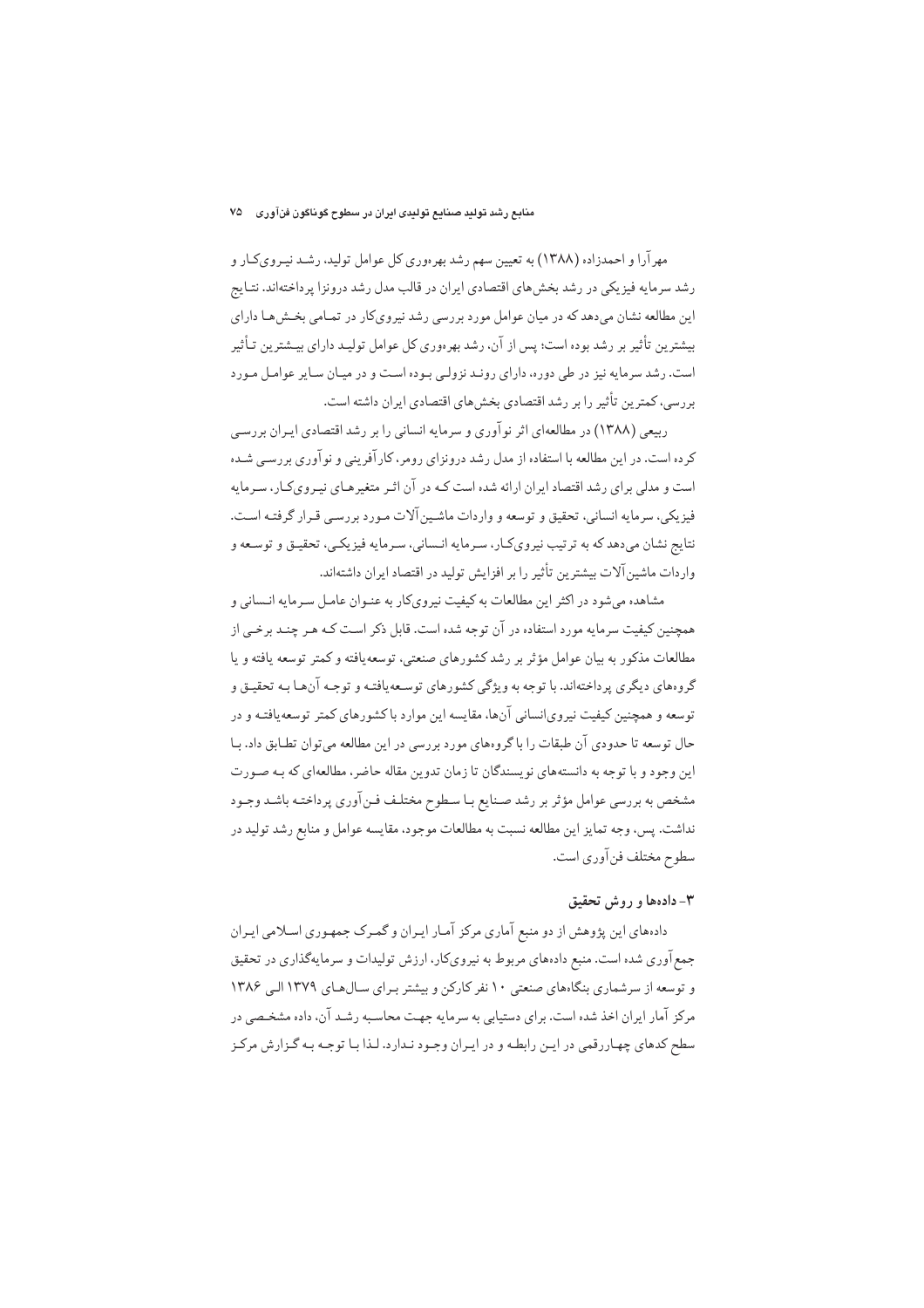پژوهش های مجلس شورای اسلامی (۱۳۸۷) برای دستیابی به موجـودی سـرمایه از روشـی اسـتفاده کر دهاند که در آن، موجودی سرمایه توسط رابطه شماره ۷ بر آورد می شود.

$$
K_{it} = K_{i0} + \sum_{t=1}^{t} (I_{it} + dI_{it})
$$
 (9)

در رابطه فوق  $\rm K_{it}$  موجودی سیرمایه صنعت i در زمیان t است.  $\rm K_{i0}$  سیرمایه اول دوره است کیه بیه عنوان موجودي سرمايه در نظر گرفته مي شـود. ،[ميـزان سـرمايهگـذاري صـنعت iدر زمـان t و dI<sub>i</sub>، هيـزان استهلاک است. جهت به دست آوردن موجودي سرمايه اول دوره نيز از رابطه شماره ٨ استفاده شده است.

$$
I_t = I_0 e^{\lambda t} \tag{A}
$$

در این رابطه ،I میزان سرمایهگذاری در زمان t می باشد.  $_{\rm J}$ ارزش سرمایهگـذاری ابتـدای دوره و A نـرخ رشد افزایش سرمایهگذاری است. همچنین، بهرهوری کل عوامل تولید از رابطه شماره ۹ محاسبه شده است.

$$
TFP_{it} = \frac{VA_{it}}{INVUT_{it}} \tag{4}
$$

TFP: په دورې کل عوامل توليد؛

VA: ارزش افزوده ایجاد شده؛

Input: ارزش کل دادههاست که در زمان t در گروه i مصرف شده است.

صادرات و واردات بخش صنعت نیز دو متغیری است که این مطالعه در نظـر دارد تـأثیر آنهـا را بـر رشد تولید صنایع تولیدی ایران بر رسے کنید. دادههای آنها از آمارهای منتشر شیده توسط گمرک جمع آوری شد. لازم به ذکر است کـه ایـن آمارهـا بـر اسـاس کـدهای HS (بـر اسـاس کـدگـذاری کـالا) تنظیم شده بودند. برای همگن سازی آن ها با سایر آمارهای این مطالعه (کـه بـر اسـاس کـدهای ISIC<sup>2</sup> تنظیم شدهاند) با استفاده از کتاب طبقهبندی محوری محصولات ایران به طبقهبندی ISIC تبدیل شـدند. در این کتاب کدهایی که از نظر نوع محصول در یک گروه قابل تجمیعاند را بهعنـوان محـصول یـک صـنعت معرفي مي كند. به عنوان مثـال، تمـامي كـدهاي تعرف ٢٠٣٢١، ٣٠٣٢٩، ٣٠٣٣٦، ٣٠٣٣٩، ٣٠٣٣٩، ٣٠٣٣٩. ٣٠٣٧٩. ٢٠٢٢٦. ٣٠٥٩٩. ٣٠٥٥٩. ٣٠٠٥١٦. ٢٠٠٥١٢. ٣٠٠٧٣٩. ٣٠٧٣٩. ١١٩١١. ١١٩١١. ٢٣٠١٩/ ١٦٠٠٤٢٠، ٢٠٠٢٢٠، ٤٠٥٢٠، ٢٣٠١٢٠، ب-4 ب-4 كيد چهسار رقعية 101٢ ب-4 نسام «صنعت عمل آوري و حفاظت ماهي و فر آوردههاي ماهي و ساير حيوانات دريايي از فساد»تبديل شدهاند. پس از جمع آوری کل دادهها، جهت تفکیک صنایع بر اساس نتـایج مطالعـه مـانی "( ۲۰۰۰) و لال (۲۰۰۰) و با توجه به معیار خروجی، صنایع به چهار گروه صنایع بـا فـن آوري برتـر، صـنایع بـا

<sup>1.</sup> Harmonized Commodity Description and Coding System<br>2. International Standard Industrial Classification<br>3. Muni (2000).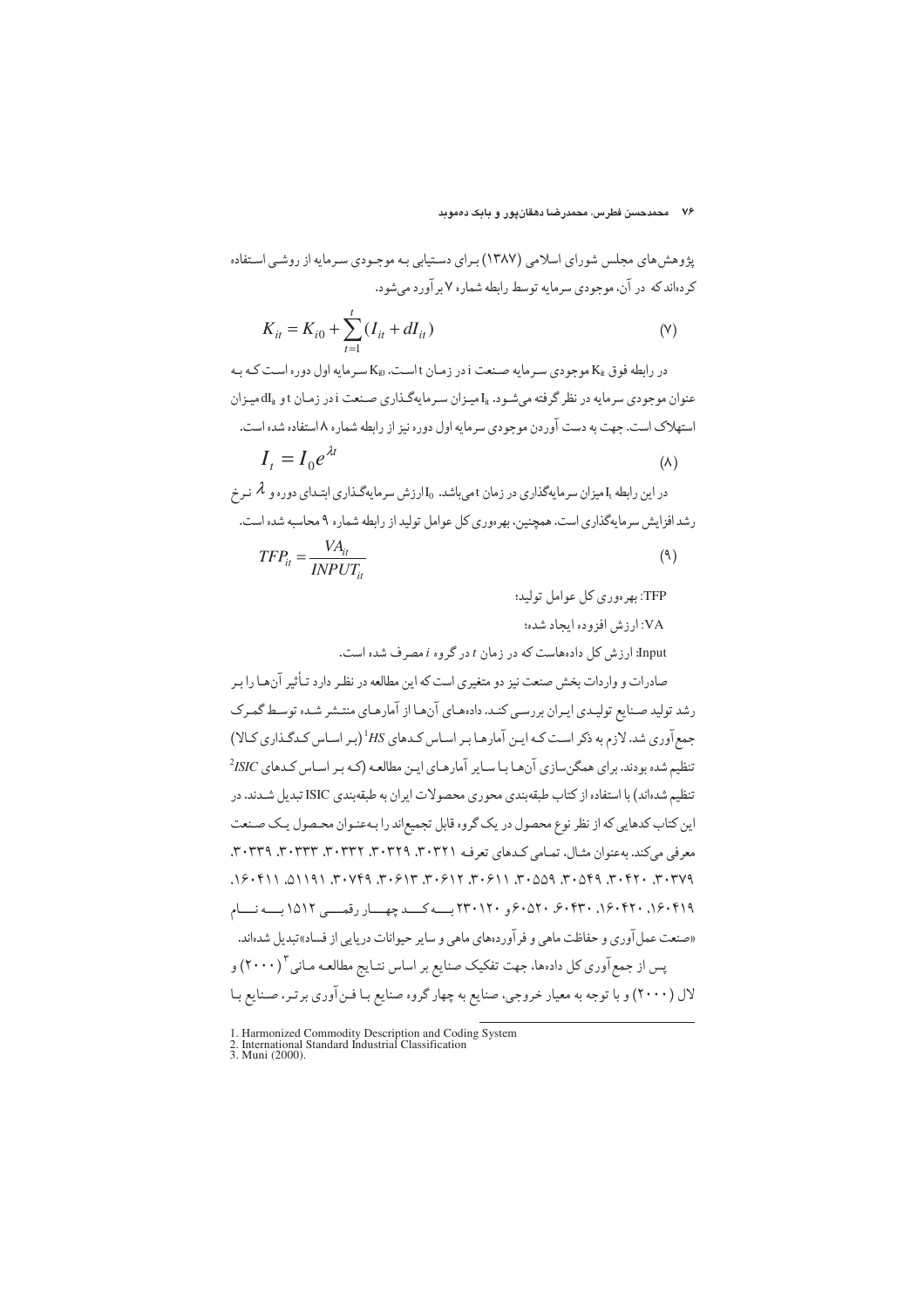فن آوري متوسط، صنايع با فن آوري پايين و صنايع منبعگرا تقسيمېندي شدند \. بيان ايـن نكتـه هـم ضروری به نظر می رسد که در این مطالعات تفکیک طبقات بر اساس کدهای SITC<sup>۲</sup> صورت گرفتـه است. برای تبدیل این کدها به کدهای ISIC از طبقهبندی بین المللی ارائهشـده توسـط سـازمان ملـل استفاده شده است آ. بنابراین، با تمام تلاش و دقت برای دوری از اشتباهات آماری، خطای احتمـالی تبدیل دادهها یکی از محدودیتهای این تحقیق به شمار می رود.

با توجه به مجموعه موارد مذکور جدول شماره ۱ شاخص هـای مـورد بررسـی را در سـال پایـانی مطالعه ارائه میکند. همانگونه که مشاهده می شود، متوسط تعداد کارکنان ساده در صـنايع بـا فـن آوري برتر حدود ۲۱ نفر است. این تعداد با کاهش سطح فن آوری صنایع افزایش یافته و در صنایع منبـع گـرا به ۲۶ نفر افزایش می پابد. روند مذکور در مورد نیرویکار ماهر به صورت معکوس در بسین گـروههـای مورد بررسی مشاهده می شود. دادههای مربوط به سرمایهگذاری در دو بخش سـرمایهگـذاری فیزیکـی و تحقیق و توسعه مورد بررسی قرار گرفته است. مشاهده میشود ارزش سرمایهگذاری بـاکـاهش سـطح فن آوري صنايع افزايش مي يابد. يكي از دلايل اين روند را مي توان افزايش تعداد صنايع موجود در هر گروه از صنایع بیان کرد. به عبارت دیگر، در حالی که تنهـا نُـه صـنعت جـزء صـنایع بـا فـن آوري برتـر محسوب میشوند، این میزان برای صنایع منبعگرا ۴۲ صنعت است. بـا بررسـی هزینـههـای تحقیـق و توسعه نیز میتوان اهمیت این متغیر در گروههای مورد بررسی را نتیجهگیری گرفت. به عنوان مثـال، در حالی که متوسط سرمایهگذاری در بخش R&D و در صنایع با فـن آوری برتـر در سـال ۱۳۸۶ حـدود ۱۷۱ میلیون ریال است این میزان در صنایع منبعگرا حدود پانزده میلیون ریال است. مشاهده میشود که بهرهوري کل عوامل توليد در گروه صنايع منبعگرا نسبت با ساير گروهها بيشتر است. مي تـوان نبـود دانش فنی لازم در سایر گروهها و عدم نیاز به فنآوری خاص در صنایع منبعگرا را دلیـل ایـن تفـاوت بیان کرد. ارزش صادرات و ارزش واردات از دیگر متغیرهای مورد استفاده در این پژوهش است که در جدول شماره ۱ و در بین گروهها مورد مقایسه قرار گرفته است.

۱. به منظور طبقهبندی صنایع به سطوح مختلف فنآوری معیارهای متفاوتی وجود دارد که در این میان می توان به موارد زیر اشاره نمود: ۲- طبقهبندي بر اساس مبدأ فنآوري؛ ۱- طبقهبندی بر اساس توانمندی فن آوری؛ ۴- طبقهبندي بر حسب كاربري- سرمايهبري؛ ۲- طبقهبندي بر حسب پيچيدگي؛ ۶- طبقهبندی بر حسب ماهیت فنآوری؛ ۵- طبقهبندي بر حسب طول عمر؛ ۷- طبقهبندي فن آوري بر حسب نو آوري؛ ۸- طبقهبندي فن آوري بر حسب ميزان مستند بودن؛ ۱۰-طبقهبندي بر حسب خروجي. ۹- طبقهبندي سازمان همکاري اقتصادي و توسعه؛ مانی و لال در مطالعات خود به منظور تفکیک فنآوری از طبقهبندی بر حسب خروجی صنایع (Output) استفاده کردهاند و صنایع را به چهار گروه تقسیم کردهاند.

<sup>2.</sup> Standard International Trade Classification<br>3. UNSD classification: http://unstats.un.org/unsd/cr/registry/regdnld.asp?Lg=1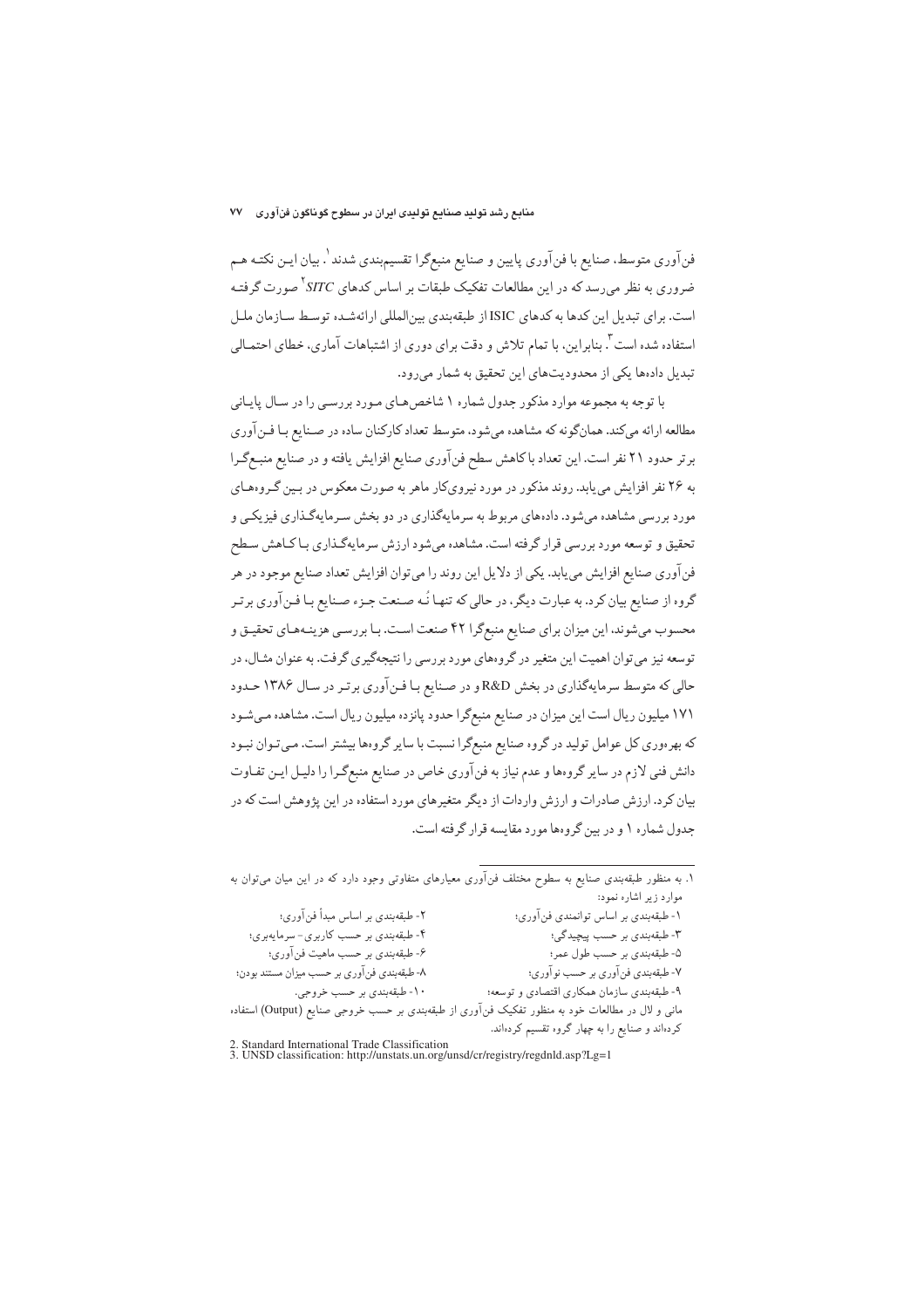#### .<br>۷۸ - محمدحسن فطرس، محمدرضنا دهقانپور و بابک د*ه*موبد

| RB     | LT.               | <b>MT</b>              | <b>HT</b>                       | نام متغير                               |
|--------|-------------------|------------------------|---------------------------------|-----------------------------------------|
| ۲۶     | ۲۵                | ۲۲                     | ۲۱                              | متوسط تعداد نیروی کار ساده              |
| ۱۶     | ۲۴                | ۳۱                     | ٣۵                              | متوسط تعداد نیروی کار ماهر              |
| VOA.I  | $VY \cdot \Delta$ | 774.1                  | 19.9                            | متوسط سرمايهگذاري (ميليون ريال)         |
| ۱۵     | ۹.۹               | ۵١                     | 1V1.9                           | متوسط هزينه تحقيق و توسعه (ميليون ريال) |
| ۱.۸۱   | ۰۶۰               | $\Lambda$ . $\Delta$ ۶ | ۱.۶۰                            | متوسط بهرهوري كل عوامل توليد            |
| ۳۵۶۳.۵ | ۱۵۵۹.۱            | 9199.5                 | $\mathcal{N} \cdot \mathcal{F}$ | ارزش صادرات (میلیون دلار)               |
| 0.979  | 7804.7            | 48401                  | 606.                            | ارزش واردات (ميليون دلار)               |
|        |                   |                        |                                 |                                         |

جدول (۱): متغیرهای مورد بررسی در مدل به تفکیک سطح فن آوری، ۱۳۸۶

منبع: مرکز آمار ایران، گمرک جمهوری اسلامی ایران و محاسبات محققین

نکته دیگر قابل ذکر در زمینه آمارهای جمع آوری شده مرتبط با تخمین مورد نظر این است که تمامی متغیرهای مالی بر اساس قیمت ثابت سال ۱۳۷۵ تعدیل شدهانـد. ایـن مطالعـه بـا اسـتفاده از تلفیق دادههای سری زمانی ۱۳۷۹ البی ۱۳۸۶ و همچنین ۱۲۴ کـد چهـار رقمـی ISIC سـعی در شناسایی عوامل مؤثر بر رشد تولید صنایع با استفاده از رابطه (۶) دارد. از آنجا که دادههای آمـاری برخی از متغیرها (به خصوص دادههای متغیر تحقیق و توسعه) برای تمام صنایع موجـود نمـیباشـد. لذا براي تخمين مدل از روش غيرمتوازن ٰ استفاده مي شود (اشرف;اده و مهرگان، ١٣٨٧).

در مطالعاتی که دوره مطالعه آنها بیش از ده سال است پیش از برآورد مدل لازم است ایسستایی تمام متغیرهای مورد آزمون قرار گیرد. زیرا، نامانایی متغیرها چه در مورد دادههای سـری زمـانی و چـه دادههای تلفیقی، باعث بروز مشکل رگرسیون کاذب می شود. در این مطالعه با توجـه بـه آنکـه دادههـای سری زمانی مورد استفاده در دادههای تلفیقی محدود است (هفت سال ۱۳۷۹-۱۳۸۶) لـذا نامانـايي قابل طرح نیست. زیرا نامانایی مربوط به دادههای سری زمانی بـا دوره طـولانی و همچنـین زمـانی کـه حجم نمونه در دادههاي تلفيقي طولاني باشد موضوعيت مي يابد (اشرفزاده و مهركان، ١٣٨٧).

هر چند از مزیتهای مدلهای دادههای تلفیقی نسبت به سریهای زمانی کـاهش احتمـال هـمخطـی بین متغیرهای کاربردی در مدل است، اما با این وجـود بـرای حـداکثر اطمینـان بـه نتـایج تخمینـی در ایـن مطالعه، متغیرهای مستقل مرحله مرحله به مدل وارد شـدهانـد تـا وجـود هـمخطـي احتمـالي بـین متغیرهـا مشخص شود (با توجه به تغییرات ناگهانی ضرایب و تغییرات  $\mathbb{R}^2$ که در نهایت نتایج تخمین مـدل نهـایی ارائه شده است. برای اجتناب از مشکل احتمالی واریانس ناهمسانی نیز از روش GLS در دادههای تلفیقی استفاده می شود (گجراتی، ۲۰۰۶)، که نتایج تخمین در جدول شماره ۲ ارائه شده است. برای تخمین مدل با استفاده از حداکثر دادههای در دسترس، ابتدا لازم است فرض شود کـه پارامترهـای رگرسـیون مقـادیری

1. Unbalance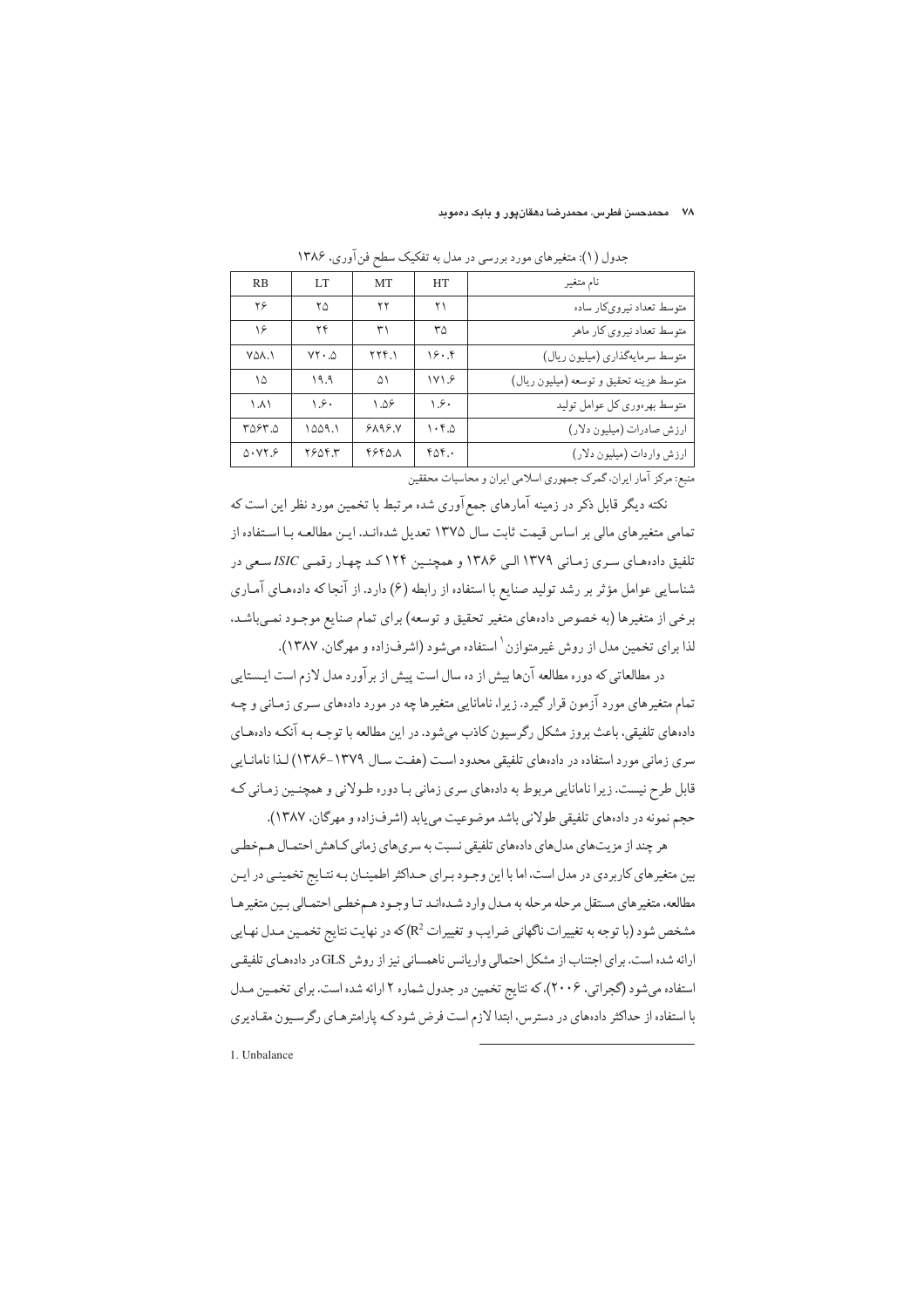شیبها و عرض از مبدأها بهطور همزمان برای صنایع مختلف در زمانهای مختلف همگن است. شيب رگرسيونها به طور دستهجمعي يكسان است اما عرض از مبدأها يكسان نيست. عرض از میداُهای رگرسیون مشابه هستند اما شب ها برابر نیست. برای این آزمون، از آمارههای F در رابطههای شماره ۱۰ و ۱۱ استفاده میشود:

$$
F_1 = \frac{(S_3 - S_1)/[(N-1)(K+1)]}{S_1/[NT - N(K+1)]}
$$
\n(1)

$$
F_2 = \frac{(S_2 - S_1)/[(N-1)K]}{S_1/[NT - N(K+1)]}
$$
\n(1)

که در آن S1 مجموع مجذور یسماندهای رگرسیونی که هم عرض از مبدأ و هـم شـیبهـا در میـان صنایع متفاوت هستند. 2 مجموع مجـذور پـسماندهای رگرسـیونی اسـت کـه در آن عـرض از مبـدأها ناهمگن ولی شیب رگرسیون در بین صنایع ثابت است و S3 نیز مجموع مجذور پسماندهای رگرسـیونی است که در آن هم عرض از مبدأ و هم شيبها در بين صـنايع يکـسان اسـت، مـيباشـد. Nو K هـم بـه ترتيب تعداد مشاهدات و تعداد ضرابي كه تخمين زده مرشود (اشرفزاده و مهرگان، ۱۳۸۷).

 $F$  نخست، فرضيه اول آزمون مي شود. با توجه بـه  $F_1$  محاسـباتي (٢،٠٥) و مقايسه آن بـا جدول این فرضیه رد می شود. سپس، برای بررسی منـشأ تغییـرات فرضـیه دوم مـورد آزمـون قـرار میگیرد. F2 محاسباتی برای آزمون فرضیه دوم برابر ۱٬۳۲ بود کـه در مقایـسه بـا F جـدول، فرضـیه دوم پذیرفته میشود. از آنجایی که عرض از مبدأها یک سری از متغیرهـایی هـستند کـه در مـدل منظور نشدهاند لذا فرضیه سوم عملاً کاربردی ندارد و خود بـه خـود از لحـاظ مفهـومی رد مـیشـود. بنابراین مدل تخمینی برای صنایع ایران (صنایع باکدهای چهاررقمی ISIC) با ضرایب شیب ثابت و عرض از مبدأهای متفاوت تخمین زده می شود. از سوی دیگر، برای تشخیص و شناسایی درست مدل، که عرض از مبدأها داراي اثر ثابتي بر روي متغير وابسته هـستند يـا اثـر تـصادفي، از آزمـون هاسمن استفاده می شود. با توجه به آماره  $\chi^2$  و احتمـال آن (آمـاره t) اثـر تـصادفی بـا احتمـال ۹۵ درصد پذیرفته می شود. بر این اساس به منظور جمع بندی از مجموعه موارد مذکور می توان بیان کـرد كه روش تخمين در اين مطالعه حداقل مربعات تعميميافته با استفاده از اثرات تصادفي است.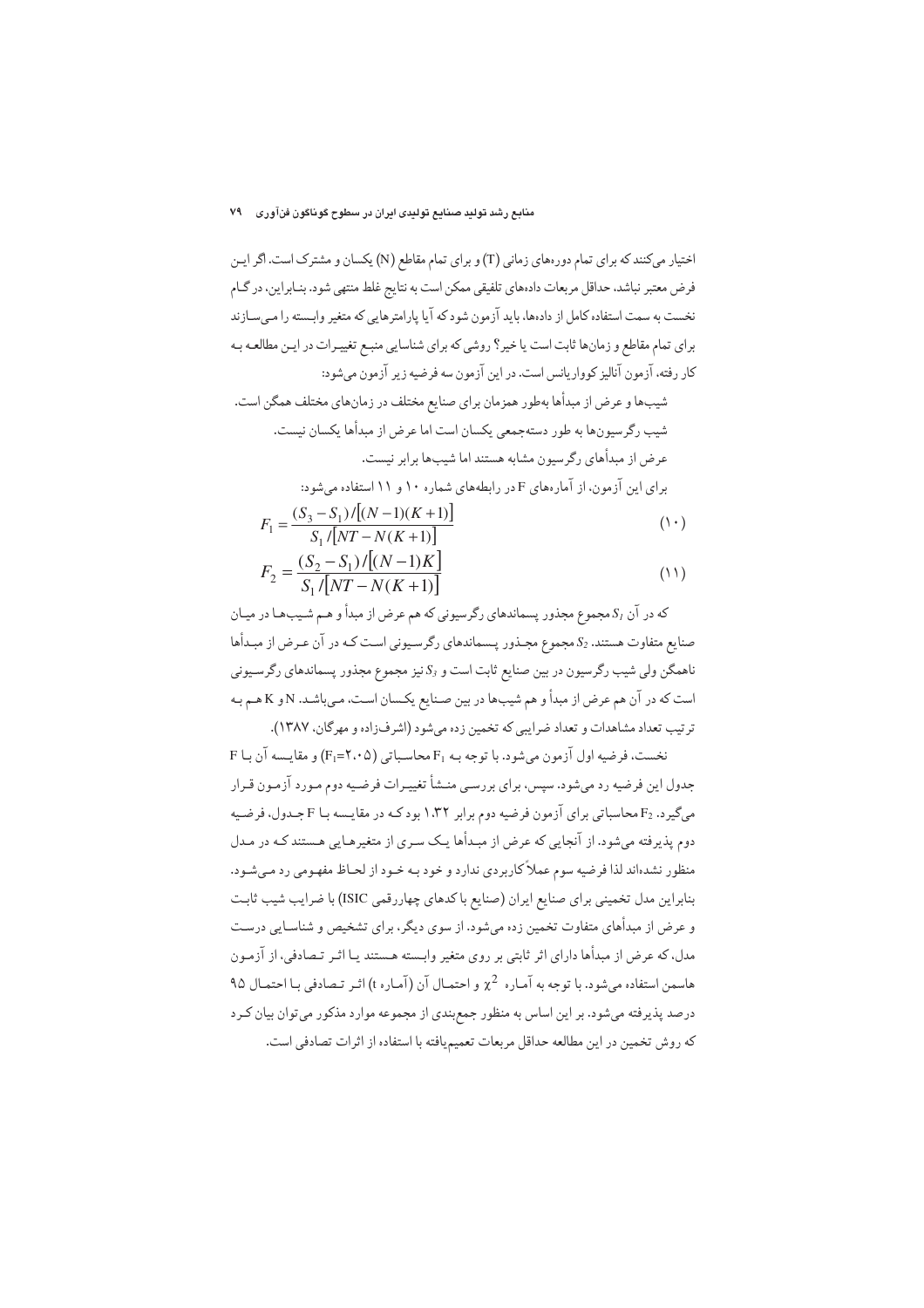### ۴- تخمین مدل و تفسیر آن

همان طور که در بخش روش تحقیق نیز ذکر گردید، با توجه به مبانی نظری و مطالعـات تجربی مذکور در بخش های قبل، مدل (۶) برای چهار گروه صنایع RB, LT, MT, HT مورد بررسی قرار میگیرند. اما قبل از برآورد این مدل در چهار گـروه مـذکور در مـدلی مجـزا ایـن موضوع مورد بررسی قرار میگیرند که سطح تکنولوژی می تواند در رشد صنایع تأثیر متفاوتی را داشته باشد. بر این اساس، برای بیان این موضوع مدل رشد که رابطه شماره ۶ بـه آن اشـاره شد برای کل صنایع مورد بررسی قرار میگیرد اما برای پاسخ به سؤال مذکور برای هر یک از صنایع متغیر کیفی (متغیر مجازی) در نظر گرفته و رابطه شماره ۶ به صورت رابطه شماره ۱۲ مورد بازنگری قرار می گیرد.

$$
\frac{dQ_{i}}{Q_{i}} = c_{i} + \frac{\delta Q_{i}}{\delta A_{i}} \cdot \frac{A_{i}}{Q_{i}} \cdot \frac{dA_{i}}{A_{i}} + \frac{\delta Q_{i}}{\delta L_{1i}} \cdot \frac{L_{1i}}{Q_{i}} \cdot \frac{dL_{1i}}{L_{1i}} + \frac{\delta Q_{i}}{\delta L_{2i}} \cdot \frac{L_{2i}}{L_{2i}} \cdot \frac{dL_{2i}}{L_{2i}} + \frac{\delta Q_{i}}{\delta K_{1i}} \cdot \frac{K_{1i}}{Q_{i}} \cdot \frac{dK_{1i}}{K_{1i}} + \frac{\delta Q_{i}}{\delta K_{2i}} \cdot \frac{K_{2i}}{Q_{i}} \cdot \frac{dK_{2i}}{K_{2i}} + \frac{\delta Q_{i}}{\delta E X_{i}} \cdot \frac{E X_{i}}{Q_{i}} \cdot \frac{dE X_{i}}{E X_{i}} + \frac{\delta Q_{i}}{\delta E X_{i}} \cdot \frac{K_{2i}}{Q_{i}} \cdot \frac{dK_{2i}}{K_{2i}} + \frac{\delta Q_{i}}{\delta E X_{i}} \cdot \frac{dK_{i}}{Q_{i}} \cdot \frac{dK_{i}}{E X_{i}} + \frac{\delta Q_{i}}{\delta M_{i}} \cdot \frac{dM_{i}}{Q_{i}} \cdot \frac{dM_{i}}{M_{i}} + D_{H} + D_{M} + D_{L}
$$
\n(17)

در این رابطه D<sub>H</sub> بیانگر صنایع با سطح فن آوری بالا، D<sub>M</sub> برای صنایعی که در گروه صنایع بـا فنآوری متوسط قرار گرفتهاند مقدار یک و در سایر صنایع مقدار صفر میباشد و D<sub>L</sub> بیـانگر متغیـر مجازي براي صنايع با سطح تكنولوژي پايين است. نتايج تخمين اين مدل در ستون آخر جدول (٢) که کل صنایع را مورد بررسی قرار داده، ارائه شده است. مشاهده میشود که هر سه متغیر مجـازی در جدول مذکور از لحاظ آماری معنیدارند. بر این اساس مشاهده می شود که سطح تکنولوژی صـنایع بر روی رشد آن صنایع تأثیرگذار است. پس، رابطه شماره ۶که بیانگر مدل رشد در صنایع با سطوح مختلف فن آوري است در هر چهار گروه مورد بررسي در اين مطالعـه، آزمـون مـي شـود؛ نتـايج ايـن بررسی در ستونهای دوم تا پنجم جدول شماره ۲ گزارش شده است.

از جدول (۲) مشاهده میشود که این مدل در گروههای مختلف از توضیح،دهنـدگی متفـاوتی برخوردار است. این ادعا با توجه به ضرایب تعیین در ستونهای هر یک از گروهها بیان می شود.

در این بخش کلیه متغیرهای معرفی شده مورد بررسی قرار گرفته و تأثیر آنهـا بـر روی رشـد تولید صنایع در سطوح مختلف فن آوری مورد کنکاش قرار میگیرد. یادآوری این نکته ضـروری بـه نظر می رسد که برای هر متغیر و در هر سطر دو عـدد گـزارش شـده اسـت. اعـداد بـالا در هـر سـطح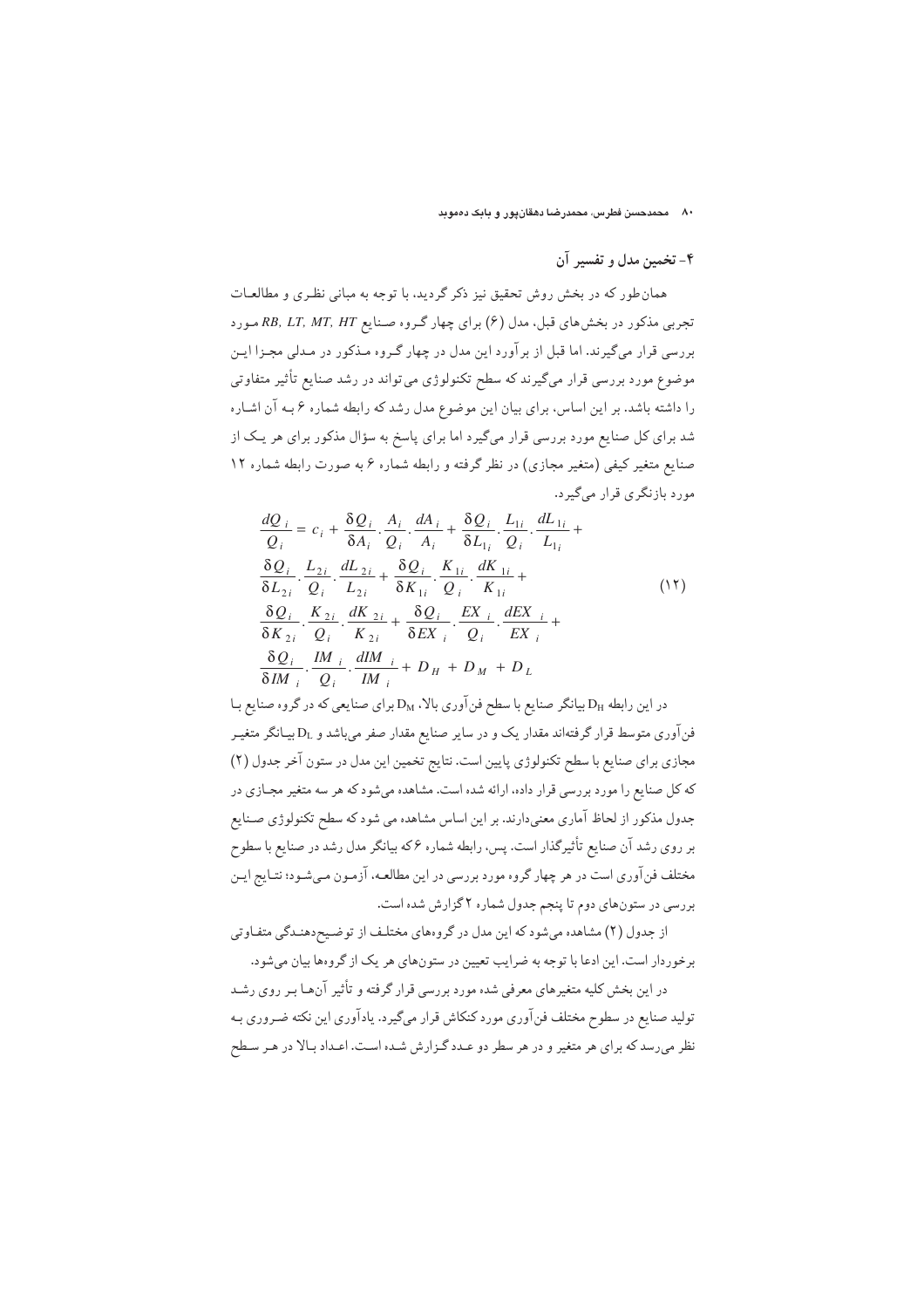## منابع رشد تولید صنایع تولیدی ایران در سطوح گوناگون فنآوری ۸۱

ضریب متغیر است که سطح معنیداری آن نیز مشخص شده است و اعـداد داخـل پرانتـز آمـاره t را نشان میدهد. بر این اساس، در ادامه به تحلیل هر یک از ضرایب پرداخته میشود.

| كل صنايع                                          | صنايع                                       | صنايع                            | صنايع                                     | صنايع                                  | ضرايب                                |
|---------------------------------------------------|---------------------------------------------|----------------------------------|-------------------------------------------|----------------------------------------|--------------------------------------|
|                                                   | منبعگرا                                     | با فنآوري پايين                  | إبا فنآوري متوسط                          | با فنآوري برتر                         |                                      |
| ۱۳.۵۸                                             | 17.9V                                       | A.A.                             | <b>79.47</b>                              | 9.5A                                   | ضريب ثابت                            |
| $.11^{\circ\circ\circ}$                           | $.19***$                                    | $.77***$                         | .19000                                    | $\cdot$ . $\varphi^{\circ}$            | رشد نیرویکار ساده (L <sub>1g</sub> ) |
| (0.15)                                            | (7.59)                                      | $(\tau \cdot \tau)$              | $(\Delta.\mathsf{TA})$                    | $(\lambda \sqrt{2})$                   |                                      |
| $\cdot$ . $\mathsf{M}^{\circ\circ\circ}$          | .55                                         | $.79***$                         | $.77***$                                  | $\cdot$ $\uparrow$ <sup>000</sup>      | رشد نیروی کار ماهر (L2g)             |
| $(f.\mathcal{N})$                                 | (6.1Y)                                      | $(\wedge \wedge \wedge)$         | (Y.YF)                                    | (9.95)                                 |                                      |
| $\cdots$ $\zeta$                                  | $\cdots$ $\cdots$                           | $\cdots$ $\zeta^{000}$           | $\cdot \cdot \cdot^*$                     | $.1r^*$                                | تحقيق وتوسعه (R&D)                   |
| $(Y.Y\lambda)$                                    | $(1 \cdot)$                                 | (6.11)                           | $(\lambda \wedge \Delta)$                 | (1.97)                                 |                                      |
| .11                                               | $.19***$                                    | $\cdot$ . $14^{\circ\circ\circ}$ | $\cdot, \cdot \wedge^{\circ \circ \circ}$ | $.$ $\uparrow$ <sup>000</sup>          | رشد سرمایه (Kg)                      |
| (9.9Y)                                            | (Y.A.9)                                     | (6.05)                           | (5.66)                                    | $(\wedge \wedge \cdot)$                |                                      |
| $.75^{\circ\circ\circ}$                           | $.05***$                                    | $\cdot$ , $\zeta$ and            | $. \overline{YV}$                         | $\cdot$ V $_{\circ\circ\circ}$         | ر شد بھر ہوری کل عوامل               |
| $(f.\mathcal{N})$                                 | $(\Upsilon \Lambda)$                        | $(Y.\Upsilon)$                   | (1.99)                                    | (Y.YY)                                 | توليد (TFP)                          |
| $\cdot$ , $\cdot$ $\backslash$                    | $\cdots\wedge^{\circ\circ\circ}$            | .11                              | $\cdot \cdot^{\circ}$                     | $\cdots$                               | صادرات (EX)                          |
| $(\Lambda.\Delta\Upsilon)$ ***                    | $(\mathbf{r}.\mathbf{\hat{y}}\cdot)$        | $(1 \wedge \Delta)$              | $(\uplambda \mathcal{S}^{\ast})$          | $(\cdot\, \mathcal{S}^{\mathfrak{p}})$ |                                      |
| $- \cdot \cdot \cdot 0^{\circ}$                   | $- \cdot \cdot \cdot f^{\circ \circ \circ}$ | $\cdots e^{\infty}$              | $-0.05$                                   | .19000                                 | وار دات (IM)                         |
| $(-\Lambda\Lambda\mathfrak{q})$                   | $(-\mathsf{r}.\mathsf{r}\mathsf{r})$        | (1.9Y)                           | $(-1.1)$                                  | (6.2)                                  |                                      |
| $\lambda$ .۳۳                                     |                                             |                                  |                                           |                                        | DH                                   |
| $(1. YT)^{***}$                                   | $\overline{a}$                              | $\overline{a}$                   | ÷                                         | $\overline{a}$                         |                                      |
| .94                                               |                                             |                                  | ÷.                                        |                                        | DM                                   |
| $(\mathsf{Y}, \mathsf{Y})$ <sup>***</sup>         | $\overline{a}$                              | $\overline{\phantom{0}}$         | $\overline{\phantom{0}}$                  | $\overline{\phantom{0}}$               |                                      |
| $Y.\Delta$                                        | $\overline{a}$                              | ÷.                               | ÷                                         | ÷.                                     | DL                                   |
| $\overline{(\Upsilon \cdot \Delta)}^{\text{max}}$ |                                             | ÷.                               | ÷                                         | $\overline{a}$                         |                                      |
| ۱۲۴                                               | ۴۲                                          | ۲۳                               | ۴۹                                        | ١.                                     | تعداد صنايع                          |
| ۶۴۸                                               | $\mathbf{y} \cdot \mathbf{y}$               | $\cdot \wedge$                   | ۲۸۳                                       | ۵۵                                     | تعداد مشاهدات                        |
| ۰۸۴                                               | . 99                                        | ۰۸۴                              | ۰.۵۴                                      | $\cdot$ . Y $\circ$                    | $R^2$ آماره                          |
| $\gamma$                                          | 10.7                                        | $\gamma$                         | <b>Y.YO</b>                               | 1.9Y                                   | آماره DW                             |
| 14.10                                             | 9.7V                                        | ۱۴.۹۴                            | <b>F.YY</b>                               | 9.90                                   | آماره F                              |
|                                                   |                                             |                                  |                                           |                                        |                                      |

| جدول (٢): عوامل مؤثر بر رشد توليد صنايع با سطوح مختلف فن[وري |  |  |  |  |  |  |  |  |  |
|--------------------------------------------------------------|--|--|--|--|--|--|--|--|--|
|--------------------------------------------------------------|--|--|--|--|--|--|--|--|--|

منبع: یافتههای محققین<br>\*\*\*سطح اطمینان ١ درصد \*\*سطح اطمینان ۵ درصد \*سطح اطمینان ١٠ درصد

## الف-نيروي كار

برای بررسی این متغیر ستونهای  $L_2,\ L_1$ مورد توجه قرار میگیرند. همانطور کـه در تعریـف صنايع با سطوح مختلف فن آوري بيـان شـد. هـر يـك از صـنايع (RB, LT, MT, HT) بـا توجـه بـه ماهیتشان به نیرویکار با کیفیت مختلف نیاز دارند. با توجه به سطر سوم جدول (۲) مشاهده میشود که کشش تولیدی نیرویکار ساده در صنایع HT بسیار ناچیز است، این در هرحالی است که هر چه به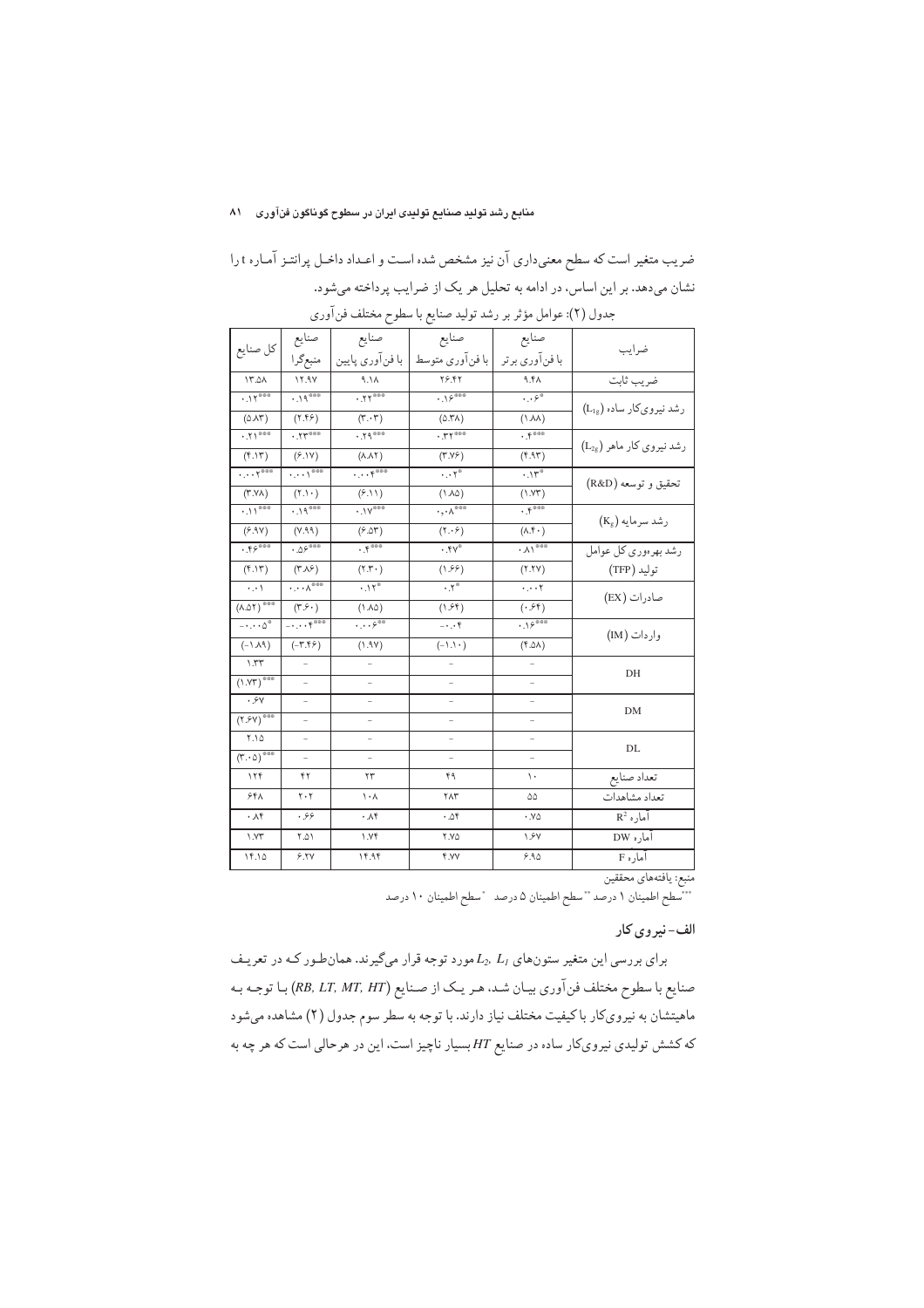سمت صنایع LT پیش برویم کشش تولیدی نیرویکار ساده افزایش می پابد. در طرف مقابل کشش تولیدی نیرویکار ماهر کاملاً عکس فرآیند فوق است. به عبارتی، کشش تولیدی نیرویکار ماهر در صنایع HT بیشتر از صنایع MT است و همچنین نیرویکار ماهر در این بخش دارای کشش تولیـدی بالاتری نسبت به نیرویکار ماهر در صنایع LT و RB است. بررسی کشش های تولیدی نیرویکار ماهر و ساده در هر یک از گروهها مؤید تعاریف ارائه شده در بخش ابتـدایی ایـن مطالعـه اسـت. بـه عبارت دیگر، برای افزایش تولید در صنایع HT افزایش نیروی کار ماهر ضروری بـه نظـر مـی رسـد؛ این در حالی است که تأثیر افـزایش نیـرویکـار سـاده بـر رشـد تولیـد در ایـن گـروه در مقایـسه بـا نیروی کار ماهر بسیار ناچیز است. ذکر این نکته ضروری است که برتری و نقـش مثبـت نیـروی کـار ماهر در تمام صنایع با سطوح فن آوری گوناگون واضح و روشن است. با این وجود، همانگونه که از ستون آخر جدول (۲) مشاهده میشود، کشش تولیدی نیرویکار ماهر در کل صنایع با کدهای چهار رقمي ISIC بيشتر از كشش توليدي نيرويكار ساده است. بر اين اساس، نتايج اين بخش مطالعه نيز همانند نتایج مطالعات دیگر در این حوزه مؤید تأثیر کیفیت نیرویکار (کـه در ایـن مطالعـه کیفیـت نیرویکار در سطح مهارت آنها تجلی یافته است) بر رشد بخش صنعت است.

## ب-سرمايه

با توجه به بخش روش تحقیق و مبانی نظری برای بیان تأثیر کیفیت سرمایه بر رشد تولید صنایع، از دو متغیر سرمایه فیزیکی و R&D استفاده شد. نتایج حاصل از این بررسـی در سـطرهـای مربـوط بـه R&D و Kg جدول (٢) قابل مشاهده است. نكته قابل توجه در جدول مذكور تأثير مثبت متغيـر R&D در هر چهار گروه مورد بررسی است. این در حالی است که با توجه به ماهیت صـنایع RB, LT, MT, HT هر چه از سمت راست به سمت چپ جدول پیش برویم، از کـشش تولیـدي R&Dکاسـته مـيشـود. در مورد سرمايه فيزيكي نمي توان روند فوق را صادق دانست. به عبـارتي، در صـنايع MTكـشش توليـدي سرمایه فیزیکی کمتر از صنایع LT و RB است. بنابراین، نمیتوان بـه طـور مـشخص در مـورد کـشش سرمایه فیزیکی در صنایع با سطوح مختلف فنآوری رابطهٔ مشخصی را بیان کرد. اما این نکتـه در تمـام گروهها صادق است که کشش تولیدی سرمایه فیزیکی از کشش تولیدی R&D بیشتر است. این تفـاوت را می توان در ستون آخر جدول مذکور که رفتار کل بنگاهها را مورد بررسی قرار مے دهـد نیـز مـشاهده کرد. به عبارت دیگر، در حالی که کشش تولیدی سرمایه فیزیکی در بخش صنعت ایـران ۰/۱۲ اسـت این میزان برای متغیر تحقیق و توسعه تنها ۰/۰۰۳ می باشد. این نکته کم اهمیت بودن تحقیق و توسیعه در صنعت ايران را بيان ميكنـد. بـه عبـارتي، در كـل صـنعت سـرمايهگـذاري فيزيكـي نـسبت بـه سرمایهگذاری در تحقیق و توسعه از اهمیت بیشتر و اولویت بالاتری برخوردار است.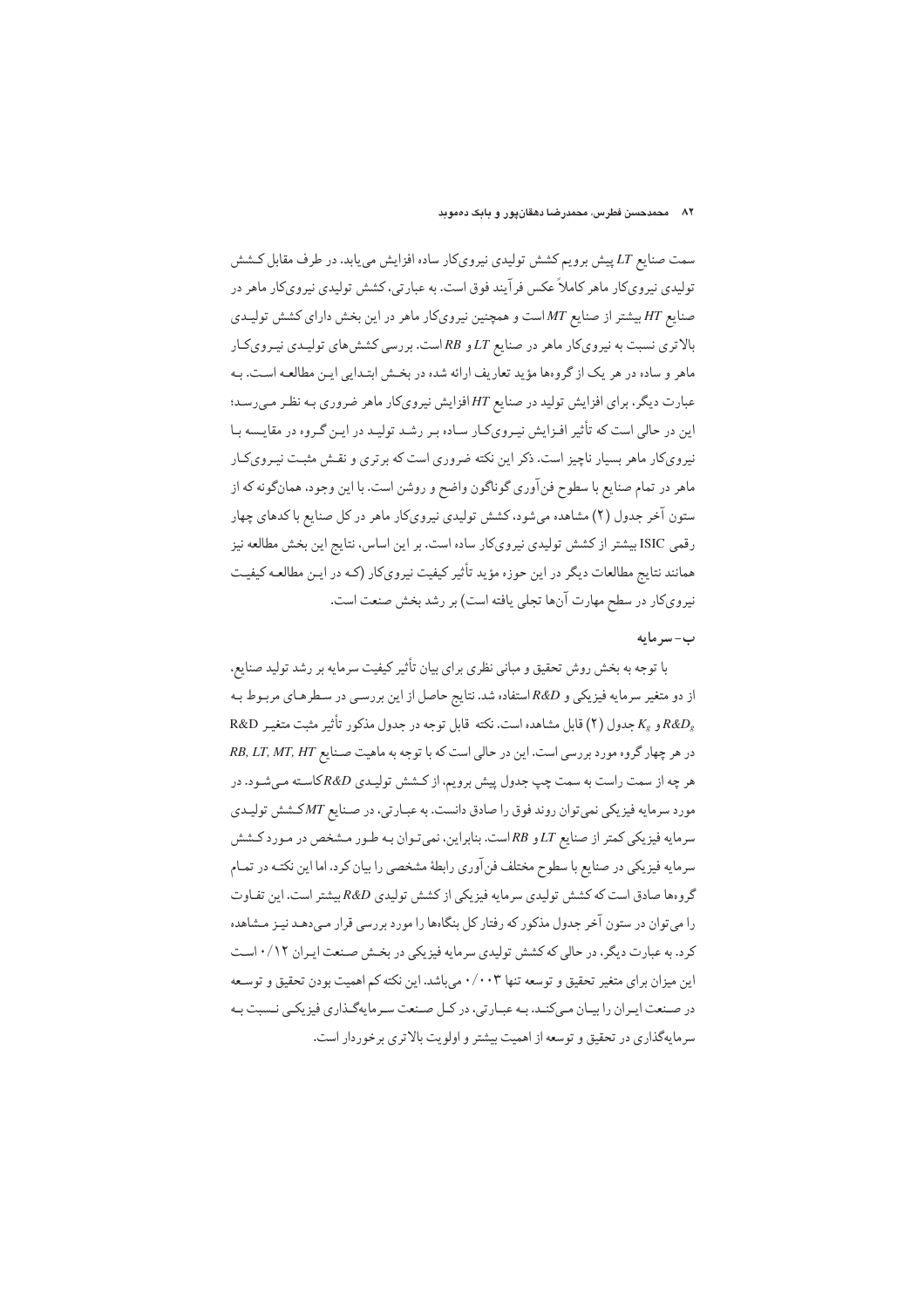# ج-بهرهوري كل عوامل

رشد بهرهوري كل عوامل و اثر آن بر رشد توليد از ديگر موارد اين بررسي است. رشـد بهـرهوري در صنایع HT دارای بیشترین تأثیر بر روی رشد تولیداست و در صنایع LTکمترین تأثیر را نـسبت بـه سـایر گروهها دارد. اهمیت و جایگاه بهرهوری کل عوامل تولید در مقایسه با سـایر عوامـل مـورد بررسـی در ایـن مطالعه در ستون آخر جدول مذکور که رفتار کل بخـش صـنعت را بررسـي کـر ده اسـت نيـز قابـل مـشاهده است. با مقايسه ضرايب اين متغير و مقايسه آن بـا سـاير متغيرهـا ايـن نكتـه مـشخص مـى شـود كـه رشـد بهر دوری کل عوامل تولید نسبت به سایر متغیرهای این مطالعه، دارای بیشترین تأثیر مثبت بـر رشـد تولیـد صنایع است. این نکته ضرورت توجه به موضوع بهرهوری و ارتقای آن در تمـام سـطوح صـنعت را آشـکار می سازد. این موضوع در سال های اخیر مورد توجه سیاستگذاران و صنعتگران قرار گرفته است. د- تجارت بين الملل

صادرات و واردات دو متغیری هستند که برای بیـان تـأثیر تجـارت بـین|لملـل بـر روی رشـد تولیـد صنعتی در این یژوهش مورد کنکاش قرار گرفتهاند. این دو متغیر، در گروههای چهارگانه تـأثیرات متفـاوتی را بر روی رشد تولید دارند. در صنایع HT هر چند رشد صادرات این صنایع بر روی تولیدات آنها تـأثیر مثبت دارد، اما از لحاظ آماری معنیدار نیست. در طرف مقابـل، رشـد واردات ایـن صـنایع تـأثیر مثبـت و معنیداری بر رشد تولید آن گروه دارد. بـا بررسـی ضـرایب ایـن دو متغیـر شـكاف موجـود در فـن آوري و R&D داخلي و خارجي مشخص ميشود. از آنجا كه صنايع HT در صادرات صنعتي ايـران سـهم محـدود و ناچیزی دارند، بنابراین نقش کمرنگ ایران در بازار بینالملل نمی تواند تـأثیری مثبـت بـر روی تولیـد ایـن صنایع داشته باشد. اما، چون یکی از مجراهای سرریز دانـش از سـایر کـشورها واردات آن صـنایع اسـت، یس، تأثیر مثبت واردات بر روی رشد تولید را می توان ناشی از انتقال فن آوری به داخل کشور دانست.

در گروه صنایع MT نتایج کاملاً برعکس صنایع HT است. در این گروه، صادرات دارای تـأثیر مثبت و معنىدار و تأثير واردات از لحاظ آماري معنىدار نمى باشـد. مطابقـت ايـن نتـايج بـا مبـاني نظري موجود در تجارت بين|لملل مي تواند اين نكته را بيان كند كه صـنايع در ايـن گـروه در مرحلـه جانشینی واردات قرار دارند. اما تأثیر مثبت رشـد صـادرات بـر رشـد تولیـد صـنایع MT مـی توانـد دستیابی این صنایع به بازار بینالملل و مواجه شدن با تقاضای جهانی را نشان دهد. چراکـه افـزایش تقاضا باعث افزايش توليد مي شود.

در صنایع LT هم صـادرات و هـم واردات داراي تـأثير مثبـت و معنـيدار بـر رشـد توليـد آن صنایع اند. اما کشش تولیدی واردات در این گروه بسیار نـاچیز اسـت. در گـروه صـنایع RB تـأثیر صادرات و واردات بر روی رشد تولید معنی دار است؛ امـا صـادرات دارای تـأثیر مثبـت و واردات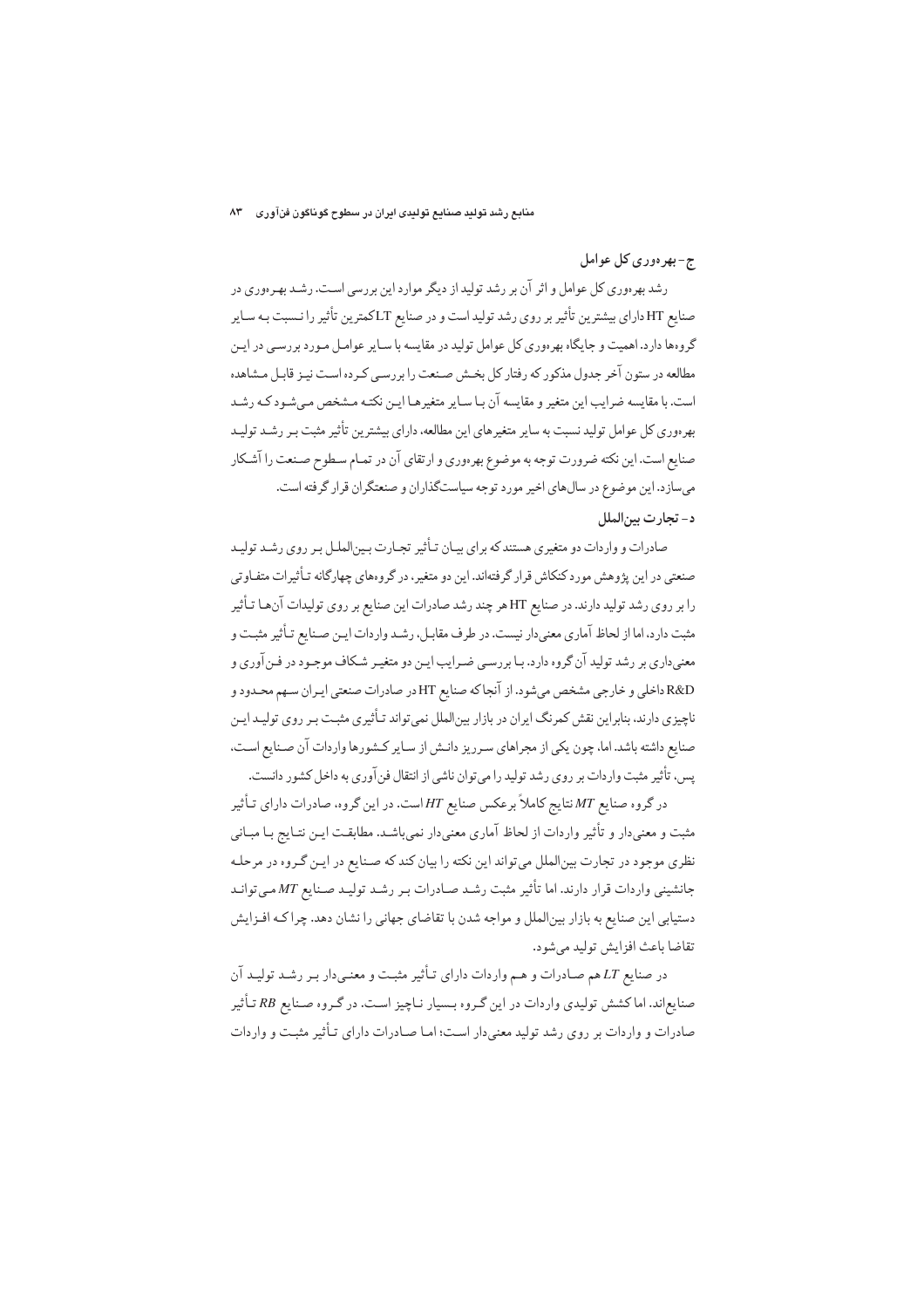دارای تأثیر منفی بر تولید این گروه از صنایع است. تأثیر مثبت صـادرات بـر روی رشـد تولیـد ایـن گروه از صنایع را میتوان ناشی از دستیابی به بازار جهانی و همچنین افزایش مقیاس تولیـد ناشـی از آن دانست. واردات صنایع RB از آنجاکه فن آوری خاصی درون آن نهفته نیست، صـرفاً منجـر بـه گرفتن بازارهای داخلی میشود و بر تولید این گروه تأثیر منفی میگذارد.

با توجه به تأثير متفاوت مبادلات بينالملل بر رشد صنايع بـا سـطوح مختلـف فـنآوري، تـأثير ايـن .<br>عامل در کل بخش صنعت نیز همانند سایر متغیرهای مورد بررسی در ایـن مطالعـه در سـتون آخـر جـدول شماره ۱ قابل بررسی است. مشاهده می شـود صـادرات صـنعتی بـر رشـد بخـش صـنعت تـأثیری مثبـت و معنی دار دارد. این در حالی است که واردات بر رشد بخش صنعت تأثیری منفی بر جای میگذارد.

## نتىجەگىر ي

این مطالعه با بررسی عوامل مؤثر بر رشد تولید و مقایسه کشش تولیدی این عوامل در صـنایع بـا سطوح مختلف فن آوري نشان مي دهـد كـه در هـر گـروه از صـنايع عوامـل مـورد بررسـي از شـدت و ضعفهایی برخوردار هستند. به عبارت دیگر، نیروی کار ساده که در صنایع HT دارای کشش تولیـدی پایینی است با حرکت به سمت صنایع LT MT و RBکشش تولیدی آن افـزایش مـی یابـد. نیـرویکـار ماهر در صنايع HT داراي كشش توليدي ۰/۴ است، با حركت به سمت چپ جدول و صنايع LT MT و RB، کشش تولیدی آن کاهش می پابد و از تفاوت بین این دو گروه در تولید کاسته می شود. با بررسی كشش توليدي R&D تفاوت بين صنايع HT ,HT ,HT ,HT بيان مي شود. به عبارتي، سرمايهگذاري در صنايع HT داراي بيشترين تأثير است؛ اين اثر در صنايع LT MT و RBكاهش مي يابد. با توجـه R&D به این نتایج، ماهیت صنایع با فنآوری مختلف واضح میشود. اما، کشش تولیـدی سـرمایه فیزیکـی در گروههای مورد بررسی نسبت به کشش تولیدی R&D بیشتر است.

از دیگر موارد مؤثر بر رشد تولید بر اساس مدلهای رشد درونزا، بهرهوری کـل عوامـل تولیـد است. این عامل در صنایع با فن آوری مختلف نـسبت بـه سـایر عوامـل از کـشش تولیـدی بـالاتری برخوردار است. این موضوع اهمیت بهرهوری را برای دستیابی به رشد و توسعه نـه تنهـا در صـنعت، بلکه در کل اقتصاد روشن میکند. بـر اسـاس برنامـه چهـارم توسـعه، حـدود ۳۱/۳ درصـد از رشـد میبایست از طریق بهرهوری کل عوامل تولید تأمین میشد.

تجارت بینالملل نیز با توجه به ماهیت صنایع، تأثیرات متفاوتی بر روی رشد تولید صنایع بـر جای میگذارد. صادرات صنایع LT MT و RB بر روی رشد تولید تأثیری مثبت میگذارند؛ در حالی که واردات صنایع HT به خاطر شکاف موجود بین R&D داخلی با طرفهای تجاری که کشور ایران با آنها تجارت میکند، دارای تأثیری مثبت و معنیدار بر تولید صنایع این گروه است.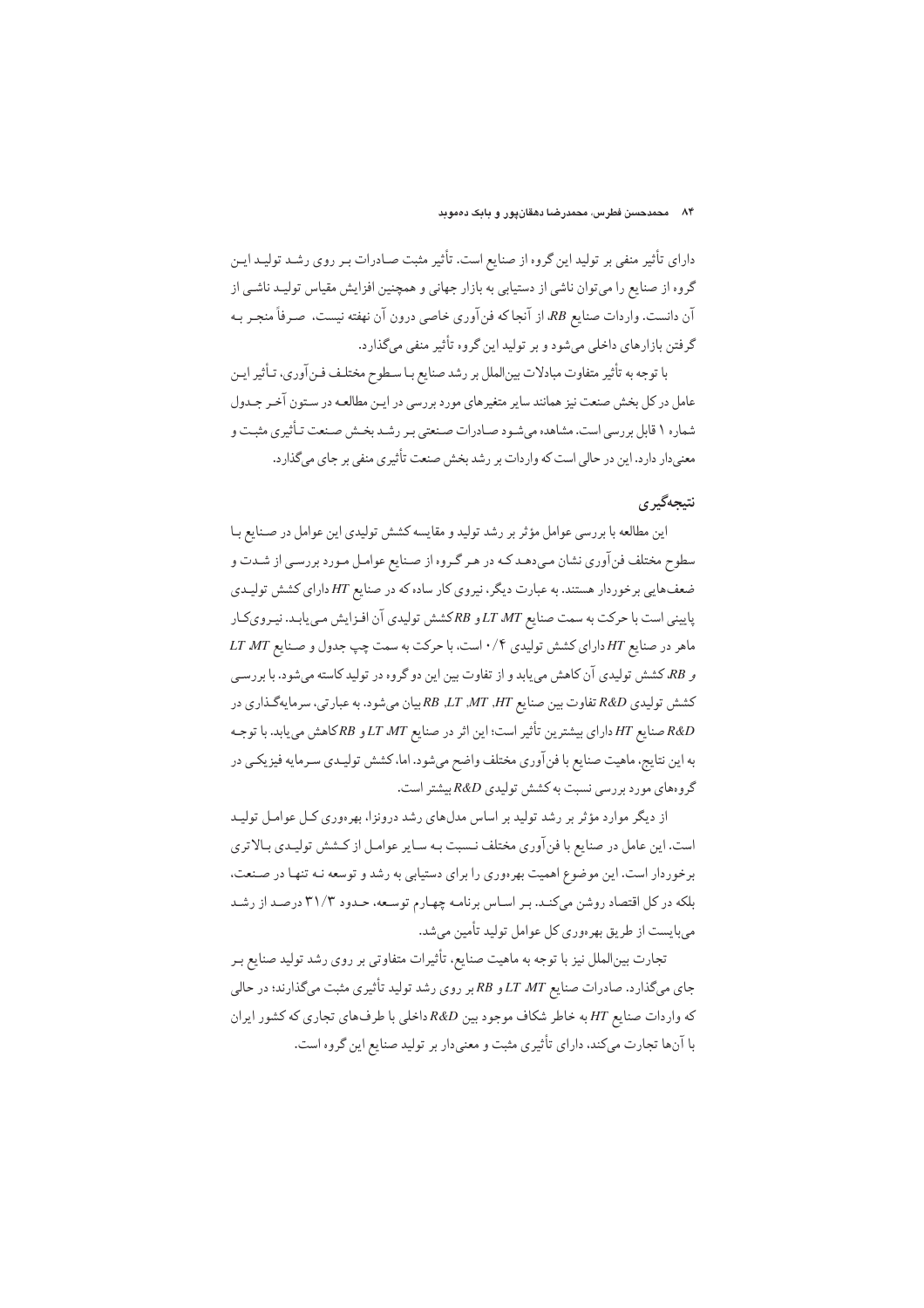نکته دیگر در مورد صنایع HT، مقایسه کششهای تولیدی R&D و واردات است. از آنجا ک تأثير مثبت واردات از انتقال فن آوري و كالاهاي سرمايهاي آن ناشي مي شود، لذا اين مورد نيز نقش کم R&D داخلی در مقابل R&D شرکای تجاری ایران را نـشان مـی،دهـد. در مجمـوع، ایـن مطالعـه نشان میدهد که برای رشد تولید صنعت، با توجه به ناهمگنی صنایع از نظر سطوح مختلف فن آوری، نیاز به سیاستهای متفاوتی در گروههای مختلف است. در نهایت، با توجـه بـا نتـایج ایـن مطالعه، برای رشد تولید صنعت پیشنهادات زیر قابل ارائه است:

- با توجه به اهمیت و نقش بهرهوری کـل عوامـل تولیـد در رشـد تولیـد، ارتقـای آن از طریـق سرمایهگذاری و همچنین آموزش نیرویکار و مانند آنها-که خود می بایـد موضـوع مطالعـات زیادی در این زمینه باشد– در رشد صنعت می تواند نقش بسزایی داشته باشد.
- تخصیص کار آمد نیرویکار موجود در صنعت (نیرویکار ساده و ماهر) در بین صـنایع افـزایش تولید را به همراه دارد. همچنین، توجه بیشتر به مراکز تحقیق و توسعه و استفاده از دستاوردهای علمي آنها در امر توليد از ديگر سياستهاي مؤثر در اين زمينه است.
- با توجه به سطوح فنآوري و مرحلهاي از پيشرفت صنعتي كه صنايع در آن قرار دارند، تــشويق صادرات از طریق معافیتهای مالیاتی و همچنین محدودیت وارداتی برای گروه دیگری از صنايع مي توانند در رشد توليد صنعتي ايـران مـؤ ثر باشـند. انتخـاب شـركاي تجـاري و واردات کالاهای سرمایهای در صنایع HT نیز از دیگر سیاستهای پیشنهادی این مطالعه است.

# منابع

## الف-فارسي

- ۱. اشرفزاده، حمیدرضا؛ مهرگان، نادر؛ *اقتصادسنجي پانل ديتا*، مؤسسه تحقيقات تعاون، دانشگاه تهران، ۱۳۸۷.
- ۲. بزازان، فاطمه و نفیسه محمدی، «تعیمین جایگاه راهبرد توسعه صـادرات در رشـد تولیـد صـنعتی (با استفاده از روش داده ستانده)». فصلنامه اقتصاد مقداري (بررسي هاي اقتصادي سابق). ١٣٨٧. شماره ۴.
- ۳. بهشتی، محمدباقر و رضا صدیق نیا، «آزمون فرضیه موتور رشد کالدور در اقتـصاد ایـران در دوره ۱۳۳۸-۱۳۷۹». فصلنامه پژوهش های اقتصادی ایران، ۱۳۸۵، شماره ۲۸.
	- ۴. ربیعی، مهناز، «اثر نوآوری و سرمایه انسانی بر رشد اقتصادی در ایران»، مجله دانش و توسعه، ۱۳۸۸، شماره ۲۶.
		- ۵. شاه آبادي، ابوالفضل، «منابع رشد اقتصاد ايران»، نامه اقتصادي، ١٣٨۴، شماره ۴٨.
- ۶. شاه آبادي، ابوالفضل، «**منابع رشد بخش صنايع و معادن اقتصاد ايران**»، فصلنامه علمي و يژوهشي جستارهاي اقتصادي، ١٣٨۴. شماره ٢ (۴).
- ۷. شجاعی، امیرسعید، «بررسی عوامل مؤثر بر رشد بخش صنعت به تفکیک رشد عوامل و رشد بهرهوری کـل عوامل تو**لید ط**ی دوره ۱۳۵۰–۱۳۷۷»، پایاننامه کارشناسه ارشد، دانشکده اقتصاد، دانشگاه شیراز، ۱۳۸۰.